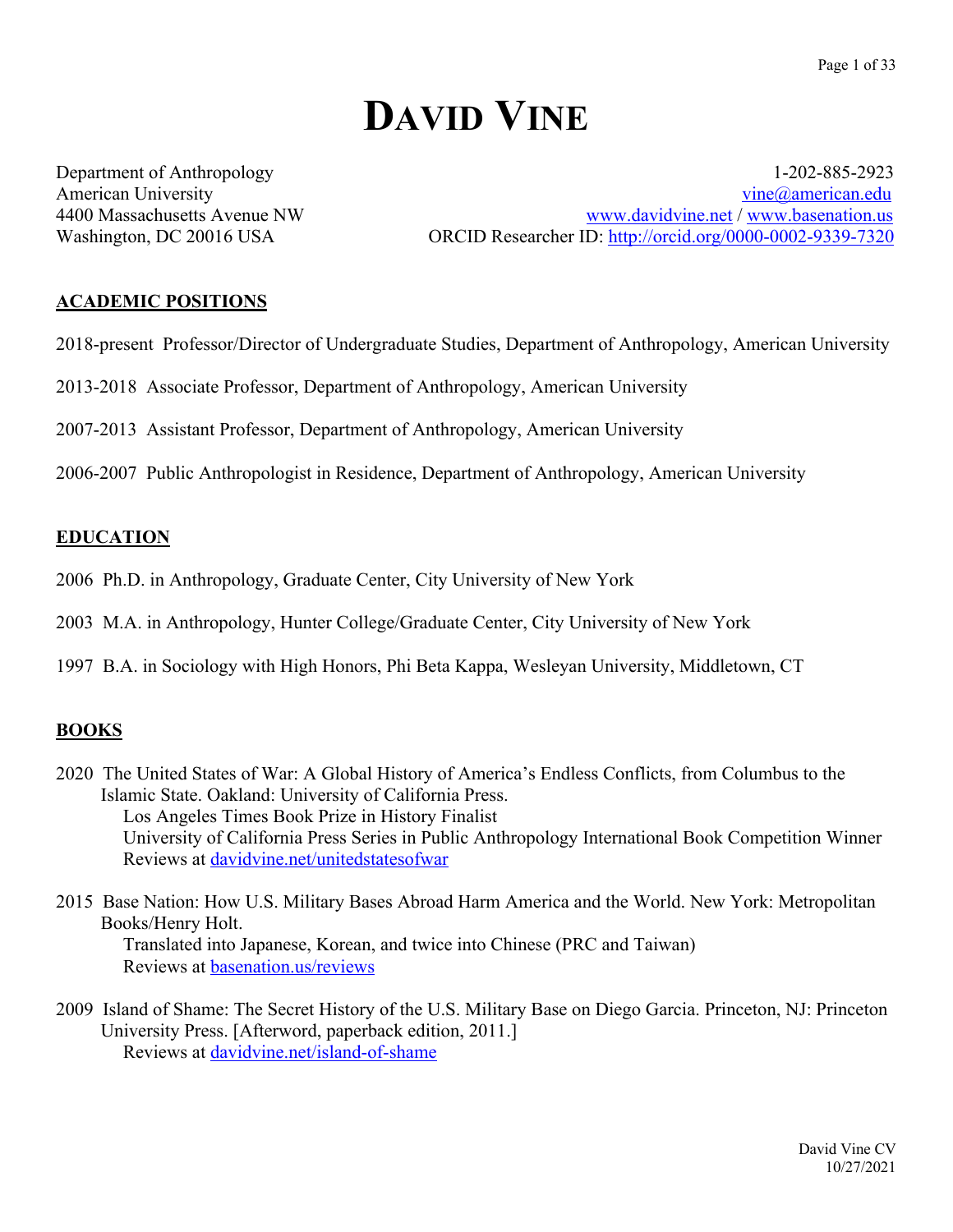#### **COLLABORATIVE BOOKS**

- 2019 Militarization: A Reader. Edited by Roberto González, Hugh Gusterson, and Gustaaf Housman, in collaboration with David Vine, et al. Durham, NC: Duke University Press.
- 2009 The Counter-Counterinsurgency Manual, or Notes on Demilitarizing American Society. Co-authored with the Network of Concerned Anthropologists Steering Committee. Chicago: Prickly Paradigm Press.

#### **REFEREED AND INVITED JOURNAL ARTICLES**

- 2021. Drawdown: Improving U.S. and Global Security Through Military Base Closures Abroad. With Patterson Deppen and Leah Bolger. Quincy Brief no. 16, **Quincy Institute for Responsible Statecraft** and World BEYOND War, September 20.
- 2021 Creating Refugees: Displacement Caused by the United States' Post-9/11 Wars, 2021 Update. With Cala Coffman, Katalina Khoury, Madison Lovasz, Helen Bush, Rachael Leduc, and Jennifer Walkup. Costs of War Project, Brown University, August 19.
- 2020 Creating Refugees: Displacement Caused by the United States' Post-9/11 Wars. With Cala Coffman, Katalina Khoury, Madison Lovasz, Helen Bush, Rachael Leduc, and Jennifer Walkup. Costs of War Project, Brown University, September 8.
- 2020 Unpacking the Invisible Military Backpack: 56 Suggestions for Teaching about War. Radical Teacher. Vol. 117 (August).
- 2019 A Pistol on the Table: U.S. Military Installations in Italy and the Bases of U.S. Power. Special issue, "Projecting Americanism Abroad: The Case of Cold-War Italy," edited by Barbara Alfano and Anna Celenza. Italian Quarterly 54: 132-155.
- 2019 No Bases? How Social Movements against U.S. Military Bases Abroad Are Challenging Militarization and Militarism. Supplemental issue, "Cultures of Militarism," edited by Catherine Besteman and Hugh Gusterson. Current Anthropology 60, supp. 19: S158-S172.
- 2014 "We're Profiteers": How Military Contractors Reap Billions from U.S. Military Bases Overseas, Monthly Review 66(3): 82-102.
- 2013 Compensating a People for the Loss of Their Homeland: Diego Garcia, the Chagossians, and the Human Rights Standards Damages Model. 1<sup>st</sup> author, with Philip Harvey and S. Wojciech Sokolowski. Northwestern Journal of International Human Rights 11(1): 152-185. [N.B. Issue published as 2012.]
- 2012 What If You Can't Protest a Base? The Chagossian Exile, the Struggle for Democracy, and the Military Base on Diego Garcia. Special issue: Struggles against US Military Bases, edited by Michael Hardt. South Atlantic Quarterly 111(4): 847-56.
- 2012 Married to the Mob? Uncovering the Relationship between the U.S. Military and the Mafia in Southern Italy. Anthropology Now 4(2): 54-69.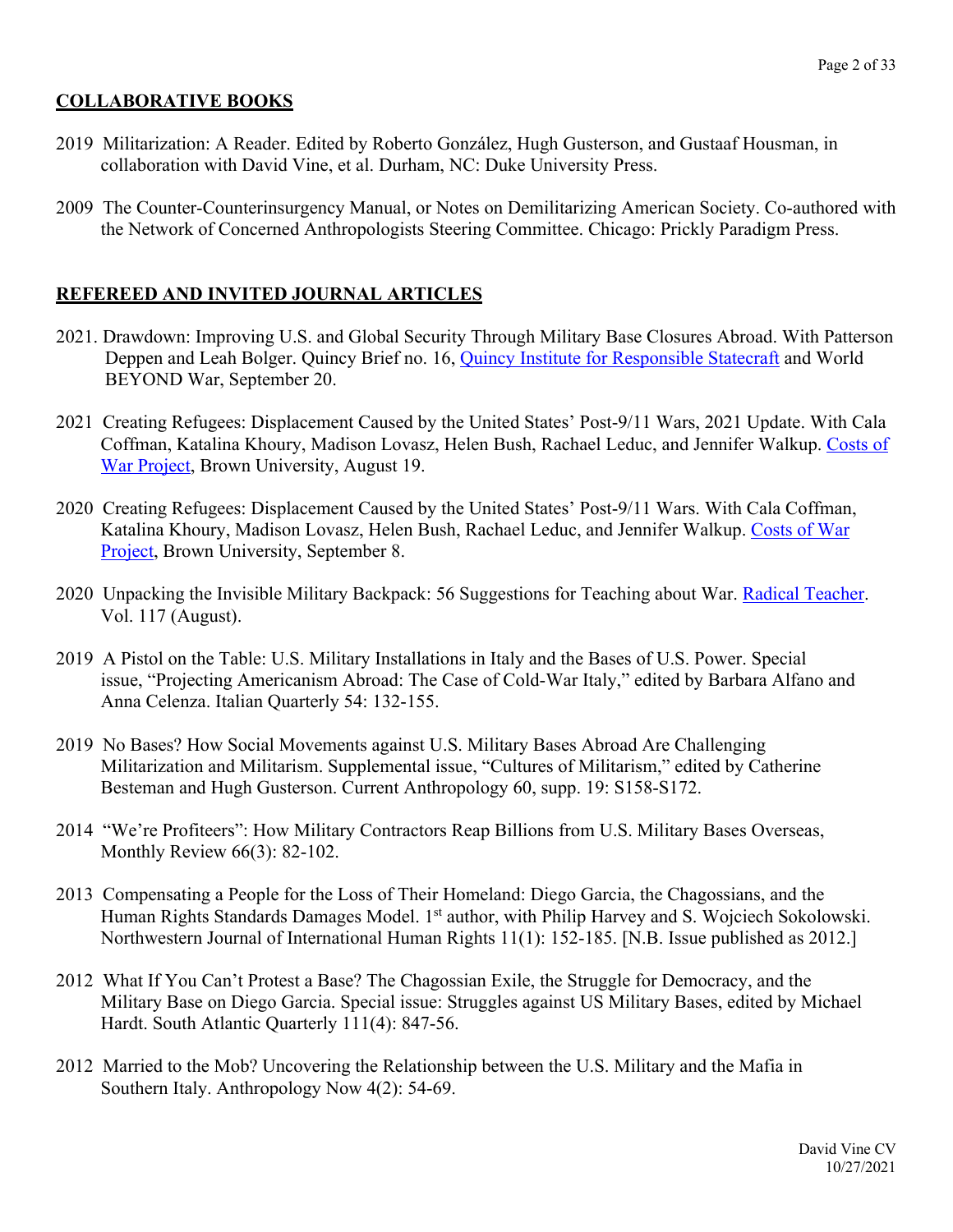- 2011 Yankee City in the Heart of the Camorra: The U.S. Military in Campania. Meridione: Sud e Nord nel Mondo: La Napoli degli Americani dalla Liberazione alle basi Nato [Americans in Naples from Liberation to NATO Bases], no. 4, edited by Chiara Ingrosso and Luca Molinari, 243-264.
- 2011 Public Anthropology in Its Second Decade: Robert Borofsky's Center for a Public Anthropology. American Anthropologist 113(2): 336-339.
- 2010 Introducing Public Anthropology Reviews. 3<sup>rd</sup> author, with Alaka Wali and Melissa Checker. American Anthropologist 112(4): 638.
- 2010 Gefährliche Stützpunkte: Diego Garcia, die NATO und der Bedarf an Alternativen [Dangerous Bases: Diego Garcia, NATO, and the Need for Alternatives]. Perspektiven für eine sichere Welt: Alternativen zur NATO, Rosa-Luxemburg-Stiftung, Reihe Manuskripte, 89, edited by Erhard Crome, 73-84. Karl Dietz Verlag: Berlin.
- 2010 Introducing Public Anthropology Reviews. 1<sup>st</sup> author, with Melissa Checker and Alaka Wali. American Anthropologist 112(3): 458.
- 2010 Introducing Public Anthropology Reviews. 2<sup>nd</sup> author, with Melissa Checker and Alaka Wali. American Anthropologist 112(2): 308.
- 2010 A Sea Change in Anthropology? Public Anthropology Reviews. Co-authored with Melissa Checker and Alaka Wali [authors listed alphabetically]. American Anthropologist 112(1): 5-6.
- 2008 Taking on Empires: Reparations, the Right of Return, and the People of Diego Garcia. Souls: A Critical Journal of Black Culture, Politics, and Society 10(4): 327-343.
- 2008 Decolonizing Britain in the 21<sup>st</sup> Century? Chagos Islanders Challenge the Crown, House of Lords, 30 June-3 July 2008. Anthropology Today 24(4): 26-28.
- 2006 The Impoverishment of Forced Displacement: Models for Documenting Human Rights Abuses and the People of Diego Garcia. Human Rights Brief 13(2):21-24. [Reprinted as The Epic Struggle of the Chagossian People. Third World Resurgence 189/190 (2006): 53-55.]
- 2004 War and Forced Migration in the Indian Ocean: The U.S. Military Base at Diego Garcia. International Migration 42(3): 111-143.
- 2003 Cloning Culture in the City: Cultural Development and Gentrification in Brooklyn. Critical Planning, Summer: 73-92.

#### **BOOK CHAPTERS**

- 2019 Alternatives to Militarization. Introduction and chapter editor. *In* González, et al., 333-354.
- 2018 Islands of Imperialism: Military Bases and the Ethnography of U.S. Empire in the Middle East. *In*  Ethnographies of U.S. Empire, edited by Carole McGranahan and John Collins, 249-269. Durham, NC: Duke University Press.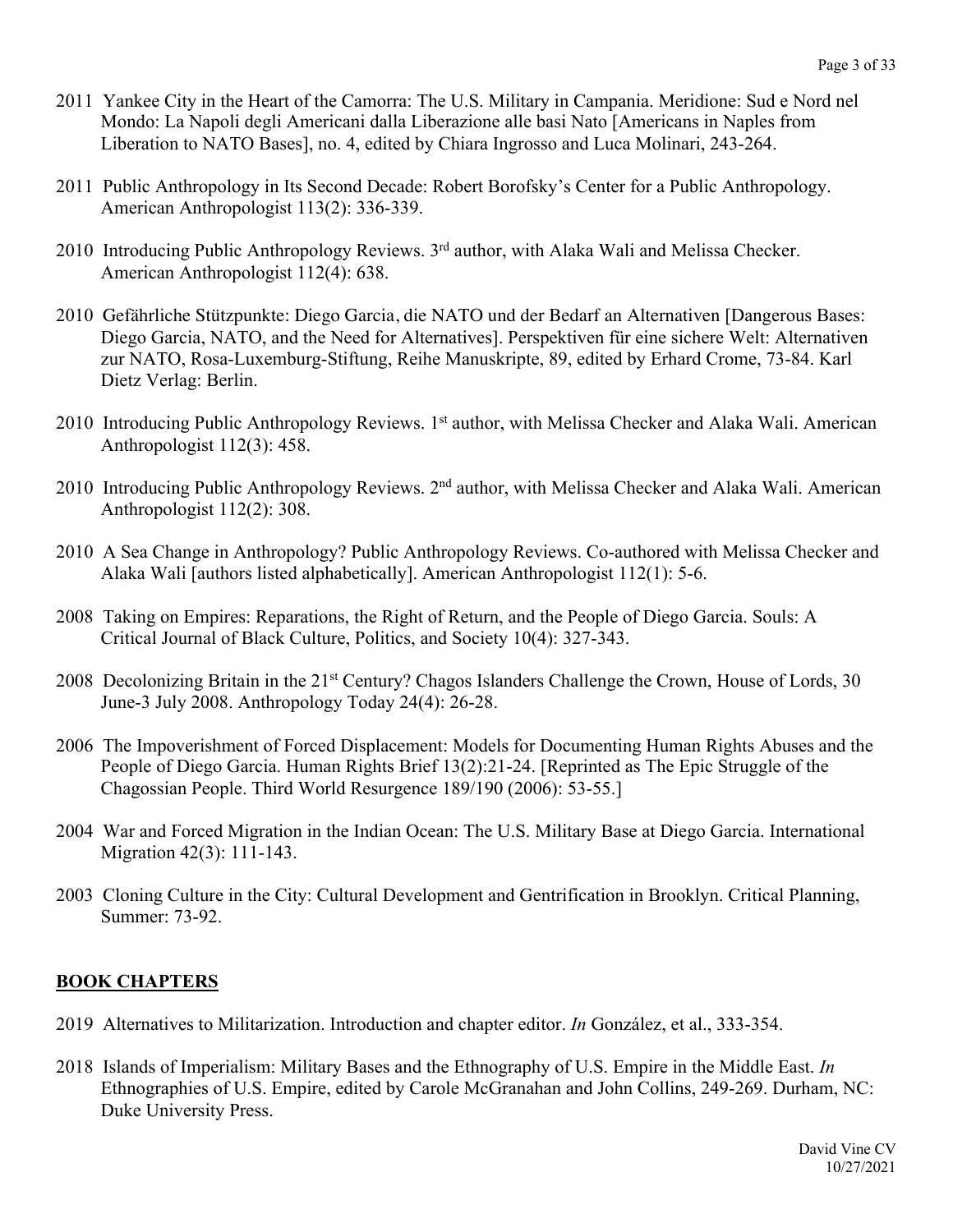- 2014 When a Country Becomes a Military Base: Blowback and Insecurity in Honduras, the World's Most Dangerous Place. *In* Bio*in*security and Vulnerability, edited by Lesley A. Sharp and Nancy N. Chen, 25- 44. Santa Fe, NM: School for Advanced Research Press.
- 2013 Foreword. *In* Under Occupation: Resistance and Struggle in a Militarised Asia-Pacific, edited by Daniel Broudy, Peter Simpson, and Makoto Arakaki, ix-x. Newcastle upon Tyne, UK: Cambridge Scholars Publishing.
- 2011 From the Birth of the *Ilois* to the "Footprint of Freedom": A History of Chagos and the Chagossians. *In* Eviction from the Chagos Islands: Displacement and Struggle for Identity Against Two World Powers*,*  edited by Sandra J.T.M. Evers and Marry Kooy, 11-36. Netherlands: Brill Publishers.
- 2011 Chagossians Twice Forgotten: Exile in the Seychelles. *In* Evers and Kooy, 105-124.
- 2011 Sorrow, Sadness, and Impoverishment: The Lives of Chagossians in Mauritius. 2<sup>nd</sup> author, with Laura Jeffery. *In* Evers and Kooy, 83-102.
- 2010 Too Many Overseas Bases. *In* U.S. National Debate Topic 2010-2011: The American Military Presence Overseas, edited by Kenneth Partridge, 10-12. New York and Dublin: The Reference Shelf. [Reprint of Vine 2009 Too Many Overseas Bases.]
- 2010 Dying of Sorrow: Expulsion and Empire on Diego Garcia. *In* The War Machine and Global Health, edited by Merrill Singer and G. Derrick Hodge, 179-206. Lanham, MD: AltaMira Press.
- 2009 Taking on Empires: Reparations, the Right of Return, and the People of Diego Garcia. *In* New Social Movements in the African Diaspora, edited by Leith Mullings and Manning Marable, 171-191. Hants, UK: Palgrave-Macmillan Press.
- 2009 Proposals for a Humanpolitik: Building a New Human-Centered Foreign Policy. *In* The Counter-Counterinsurgency Manual, or Notes on Demilitarizing American Society. Network of Concerned Anthropologists Steering Committee, 153-169. Chicago: Prickly Paradigm Press.
- 2009 "Give Us Back Diego Garcia": Unity and Division among Activists in the Indian Ocean. 1<sup>st</sup> author, with Laura Jeffery. *In* The Bases of Empire: The Global Struggle against U.S. Military Posts, edited by Catherine Lutz, 181-217. New York: New York University Press.
- 2008 "We All Must Have the Same Treatment": Calculating the Damages of Human Rights Abuses for the People of Diego Garcia. 1<sup>st</sup> author, with Philip Harvey and S. Wojciech Sokolowski. *In* Waging War, Making Peace—Reparations and Human Rights, edited by Barbara Rose Johnston and Susan Slyomovics, 132-151. Walnut Creek, CA: Left Coast Press.
- 2005 The Other Migrants: Cause and Prevention in Involuntary Displacement and the Question of "Environmental Refugees." *In* International Migration and the Millennium Development Goals: Selected Papers of the UNFPA Expert Group Meeting, Marrakech, May 11-12, 141-151. New York: United Nations Population Fund.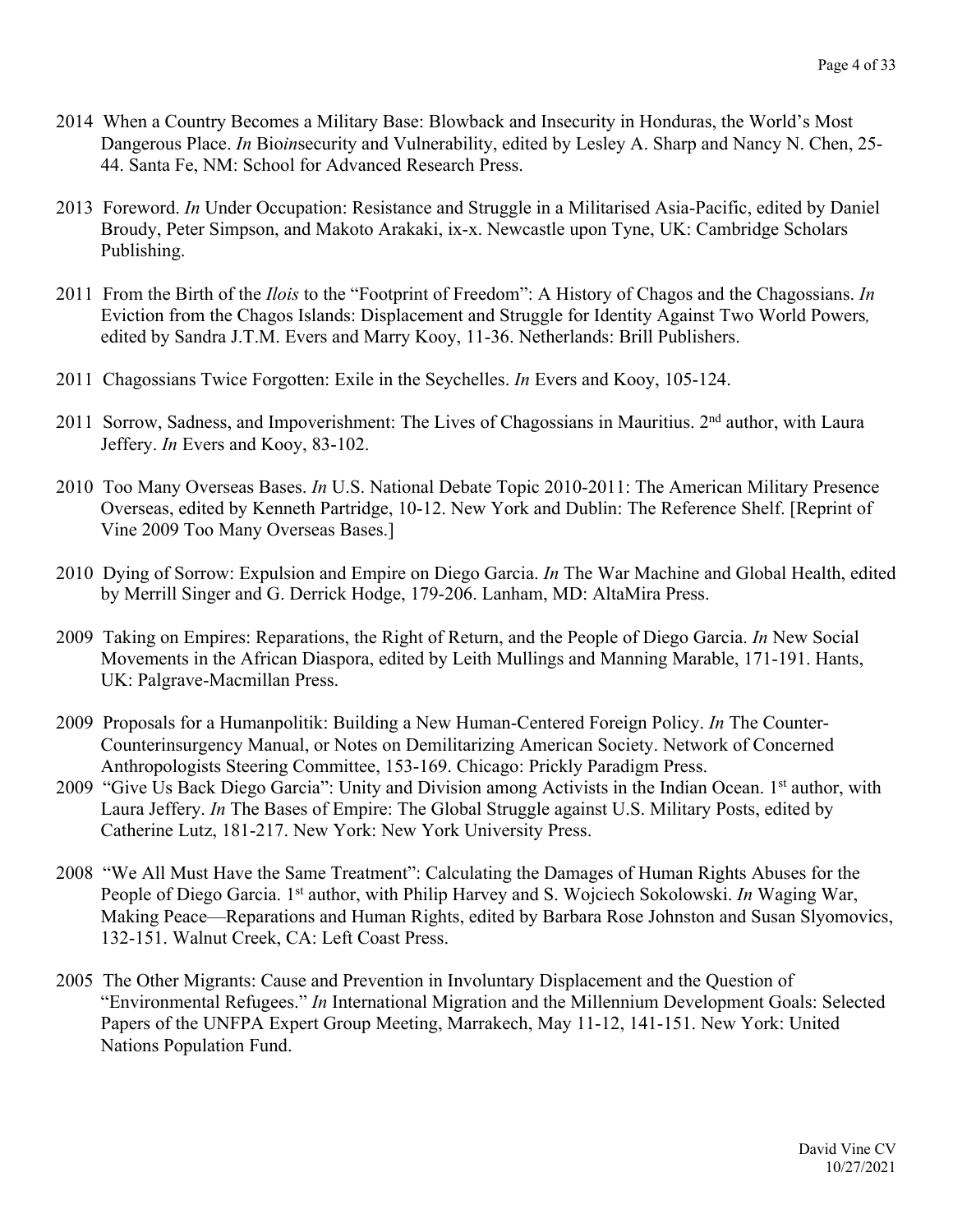#### **OTHER ARTICLES**

- 2021 Do *You* Want a New Cold War with China? The AUKUS Alliance Takes the World to the Brink. TomDispatch.com, October 21.
- 2021 This Was a Corrupt War to Its Core, The Guardian, August 19.
- 2021 After Years of Causing Destruction, the US Owes the Afghan People: Biden Must Pledge to Resettle One Million Afghan Refugees, Business Insider, August 16.
- 2021 Why the U.S. Is Trapped in "Endless War," Big Think, August 12.
- 2021 Nine Ways that Drawing Down Overseas Bases Will Improve US Security, with Andrew Bacevich, Responsible Statecraft, March 9.
- 2021 Anthropology Must Advance Progressive Social Change. In "Collaborative Manifesto for Political Anthropology in an Age of Crises," with Gwen Burnyeat, et al. Anthropology News, July 16.
- 2021 Biden's Refugee Plan Doesn't Do Nearly Enough. New York Daily News, May 21.
- 2021 175 Years of Border Invasions: The Anniversary of the U.S. War on Mexico and the Roots of Northward Migration. Council on Hemispheric Affairs, April 22.
- 2021 Nine Ways that Drawing Down Overseas Bases Will Improve US Security. 2nd author with Andrew Bacevich. Responsible Statecraft, March 9.
- 2021 Stop Leading! Transforming How the United States Engages with the World. Wesleyan University Alumni Magazine, Winter. [Link to blog version of print article.]
- 2020 What Will the World Look Like in a Biden-Harris Administration? Military Policy. American University College of Arts and Sciences News, November 16.
- 2020 Stop Calling Him "Columbus": How Anglicizing Cristóbal Colón's Name Celebrates Colonial Conquest and Genocide. Medium, October 12.
- 2020 The U.S. "War on Terror" Has Displaced 37 Million People: Here's Why We Used the Numbers We Did — and What They Can and Can't Tell Us. Foreign Policy in Focus, September 23, 2020.
- 2020 US-led Wars Have Displaced 37m People. America Should Accept Responsibility. The Guardian, September 18, 2020.
- 2020 Millions Displaced by U.S. Combat since 9/11. Investigative Reporting Workshop, September 8, 2020.
- 2020 What 9/11 Taught Me about COVID-19. Anthro {dendum}. April 27.
- 2019 Reckoning with the Costs of War: It's Time to Take Responsibility. The Hill, November 13.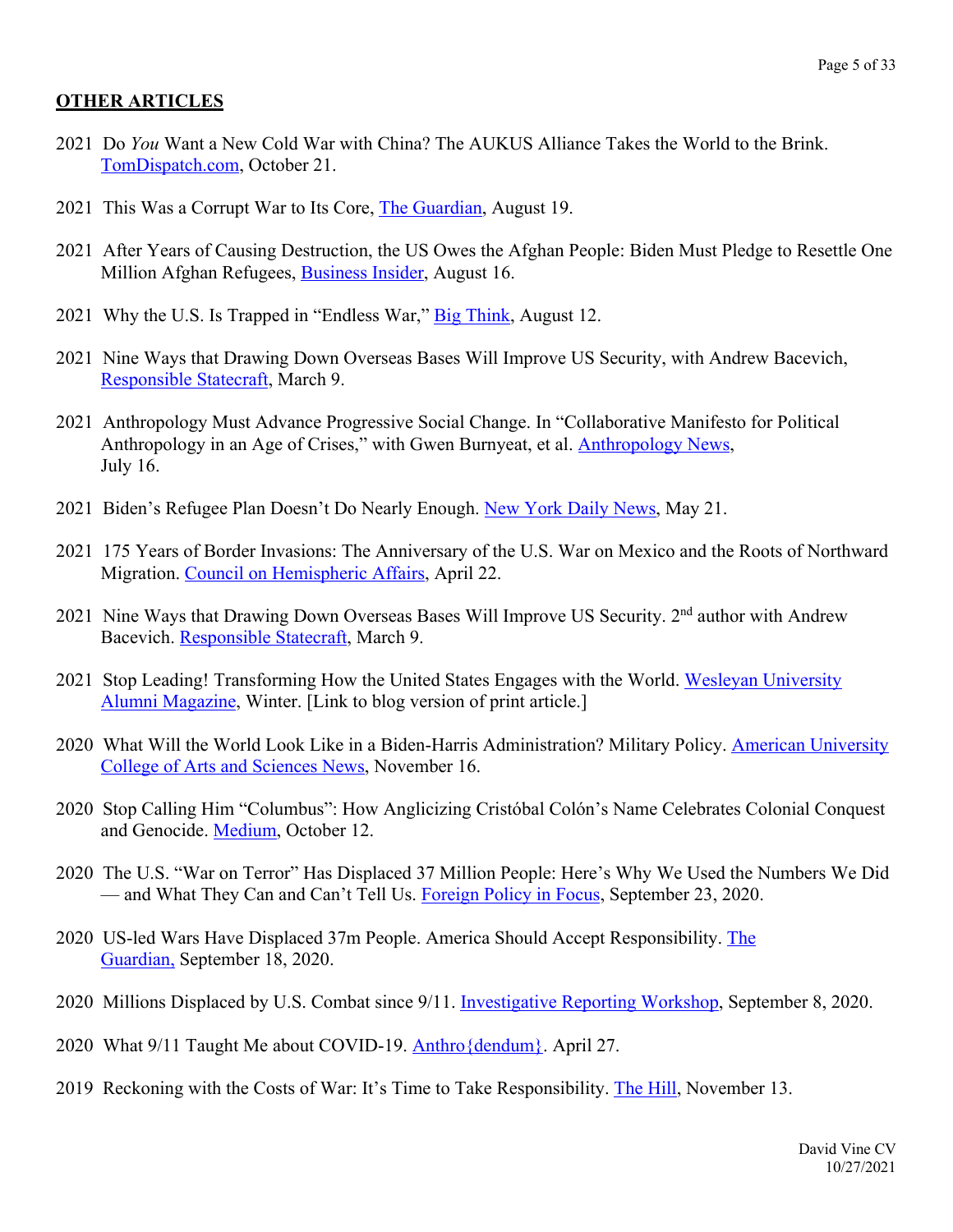- 2019 Military Spending Has Many Points of Contention: Closing Overseas Bases Isn't One of Them. Lead author with Medea Benjamin, John Tierney, and Col. (Ret.) Lawrence Wilkerson. The Hill, July 17.
- 2019 Troubling Past, Uncertain Future: How Disputed Islands, a US Military Base, and an Exiled People's Fate Reflect a Transforming World. The Diplomat, July 1.
- 2018 After Kavanaugh's Confirmation, Men Must Do More. The Eagle, November 16.
- 2017 Most Countries Have Given Up Their Colonies. Why Hasn't America? Washington Post, September 28.
- 2017 "Forty-five Blows Against Democracy: How U.S. Military Bases Back Dictators, Autocrats, and Military Regimes." TomDispatch.com, May 16. [This and other TomDispatch.com articles republished widely, including by Guardian.com, Le Monde Diplomatique, Nation.com, MotherJones.com, Salon.com, Huffington Post, American Conservative, Asia Times, others.]
- 2016 "Everyone Has the Right to Live on Their Island. Why Not Us?" Foreign Policy in Focus, December 6.
- 2016 Atoning for Washington's "Mass Kidnapping" in the Indian Ocean. Nation, July 11.
- 2016 Doubling Down on a Failed Strategy: The Pentagon's Dangerous "New" Base Plan. TomDispatch.com, January 14.
- 2015 "My Body Was Not Mine, But the U.S. Military's": Inside the Disturbing Sex Industry Thriving around America's Bases. Politico, November 1.
- 2015 Garrisoning the Globe: How U.S. Military Bases Abroad Undermine National Security and Harm Us All. TomDispatch.com, September 13.
- 2015 The Lily Pad Strategy: American Military Extends Its Reach Worldwide. Investigative Reporting Workshop, August 25.
- 2015 Where in the World Is the US Military? Politico, July/August.
- 2015 Shut Bases There, Save Money Here. New York Times, July 27.
- 2015 Islands of Shame. Ryukyu Shimpo (Okinawa), July 13.
- 2015 US Military's "Lily Pad" Expansion May Prove Costly. Boston Globe, July 9.
- 2015 The Truth About Diego Garcia: And 50 Years of Fiction About an American Military Base. TomDispatch.com, June 14.
- 2014 The Bases of War in the Middle East: From Carter to the Islamic State, 35 Years of Building Bases and Sowing Disaster. TomDispatch.com, November 13. [Translated and republished in Spanish.]
- 2013 The Italian Job: How the Pentagon Is Using Your Tax Dollars to Turn Italy Into a Launching Pad for the Wars of Today and Tomorrow. TomDispatch.com, October 3. [Republished by Internazionale [Italy], others; translations in Italian and Spanish.]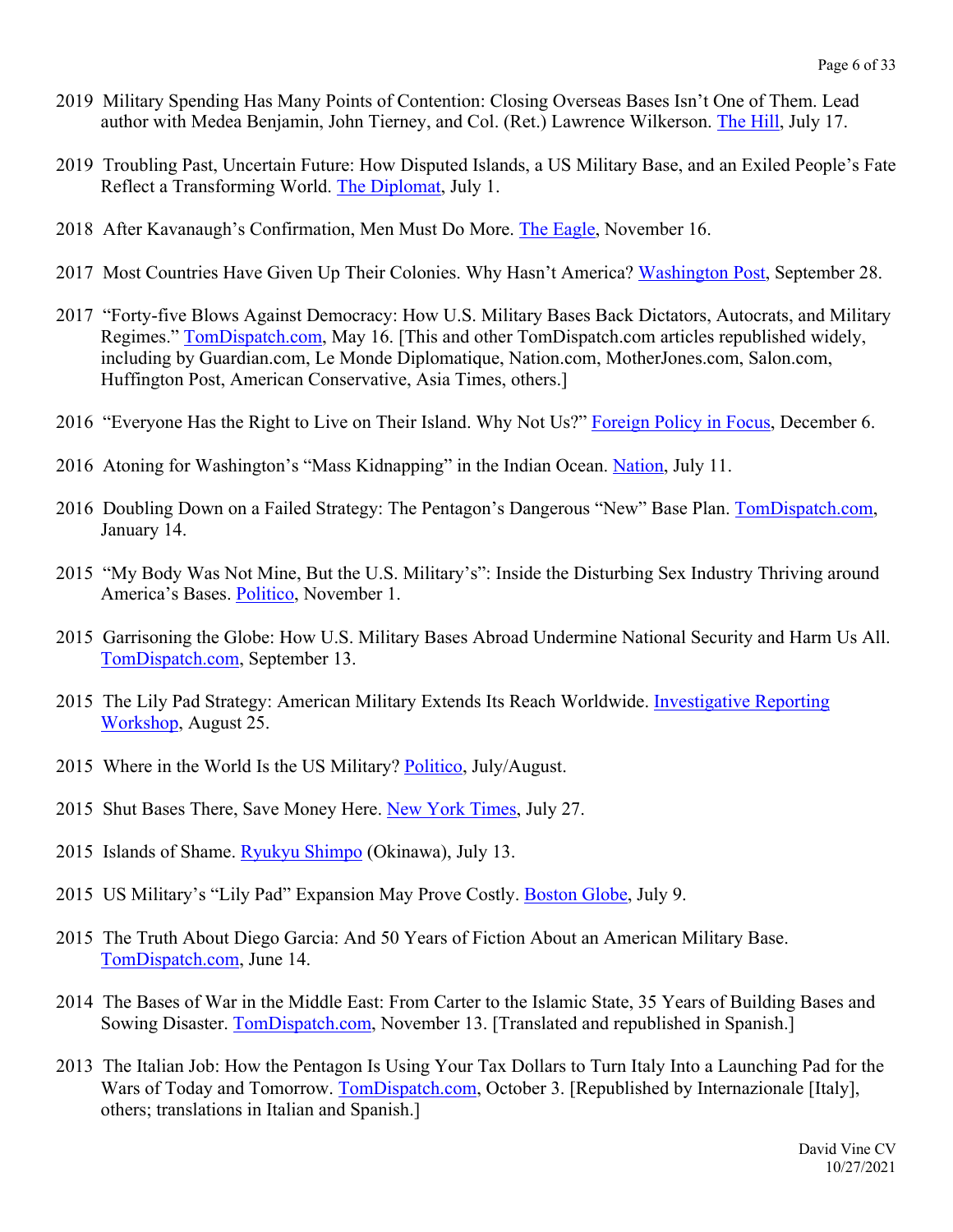- 2013 Forty Years of Heartbreak: Let the People of Diego Garcia Return to their Homeland. Huffington Post, May 28.
- 2013 Tracing Paul Farmer's Influence. American University College of Arts and Sciences News, May 23.
- 2013 Where Has All the Money Gone? How Contractors Raked in \$385 Billion to Build and Support Bases Abroad since 2001. TomDispatch.com, May 14.
- 2012 Picking Up a \$170 Billion Tab: How U.S. Taxpayers Are Paying the Pentagon to Occupy the Planet. TomDispatch.com, December 11.
- 2012 Marx and Breast-feeding. Inside Higher Ed, September 20.
- 2012 The Lily-Pad Strategy: How the Pentagon Is Quietly Transforming Its Overseas Base Empire and Creating a Dangerous New Way of War. TomDispatch.com, July 16. [Translation in Spanish, Japanese, German.]
- 2012 "Lily Pad" Bases and New Cold Wars: Ansbach's Place in the Global Transformation of U.S. Military Bases. Published conference paper. Militärstadt Ansbach - Blick zurück und nach vorn, [Ansbach as a Military Town: Past and Future], June 16, 2012, Ansbach, Germany.
- 2012 Yes, We Can…Help the Chagossians Go "Viral." Le Mauricien (Mauritius), March 30: 15.
- 2012 Yes, Let's #STOPKONY, But What Happens If the Bad Guy Is Us? Huffington Post, March 14.
- 2012 Fanning the Flames in Honduras. Huffington Post, February 22.
- 2012 Nothing "Off-base" about Ron Paul's Estimates of U.S. Bases Overseas. Focal Points Blog, February 20.
- 2012 Bipartisan Strategy Takes Shape to Close Overseas U.S. Bases. 2<sup>nd</sup> author, with Raymond DuBois. Defense News, January 29.
- 2011 Jeju Island Activist Sung-Hee Choi Interviewed in Prison. Foreign Policy in Focus, July 26.
- 2011 One Group of Students Proves Immune to Bin Laden-Death Fever. Focal Points Blog, May 9. http://www.fpif.org/blog/one\_group\_of\_students\_proves\_immune\_to\_bin\_laden-death\_fever
- 2011 Smearing Japan. Foreign Policy in Focus, April 20. [Translated in Japanese.]
- 2011 What Kevin Maher Said [Japanese language]. Ryukyu Shimpo (Okinawa), April 10, p. 3.
- 2011 It Was Not an Off the Record Session. Letter to the editor, The Wall Street Journal, March 21.
- 2010 WikiLeaks Cables Reveal Use of Environmentalism by U.S. and UK as Pretext to Keep Natives From Returning to Diego Garcia. Focal Points Blog, December 3. [Reprinted by Le Mauricien (Mauritius).]
- 2010 Metropolitan Diary (Apologies to Times): Military Groupies Merrily Convene in D.C. Focal Points Blog,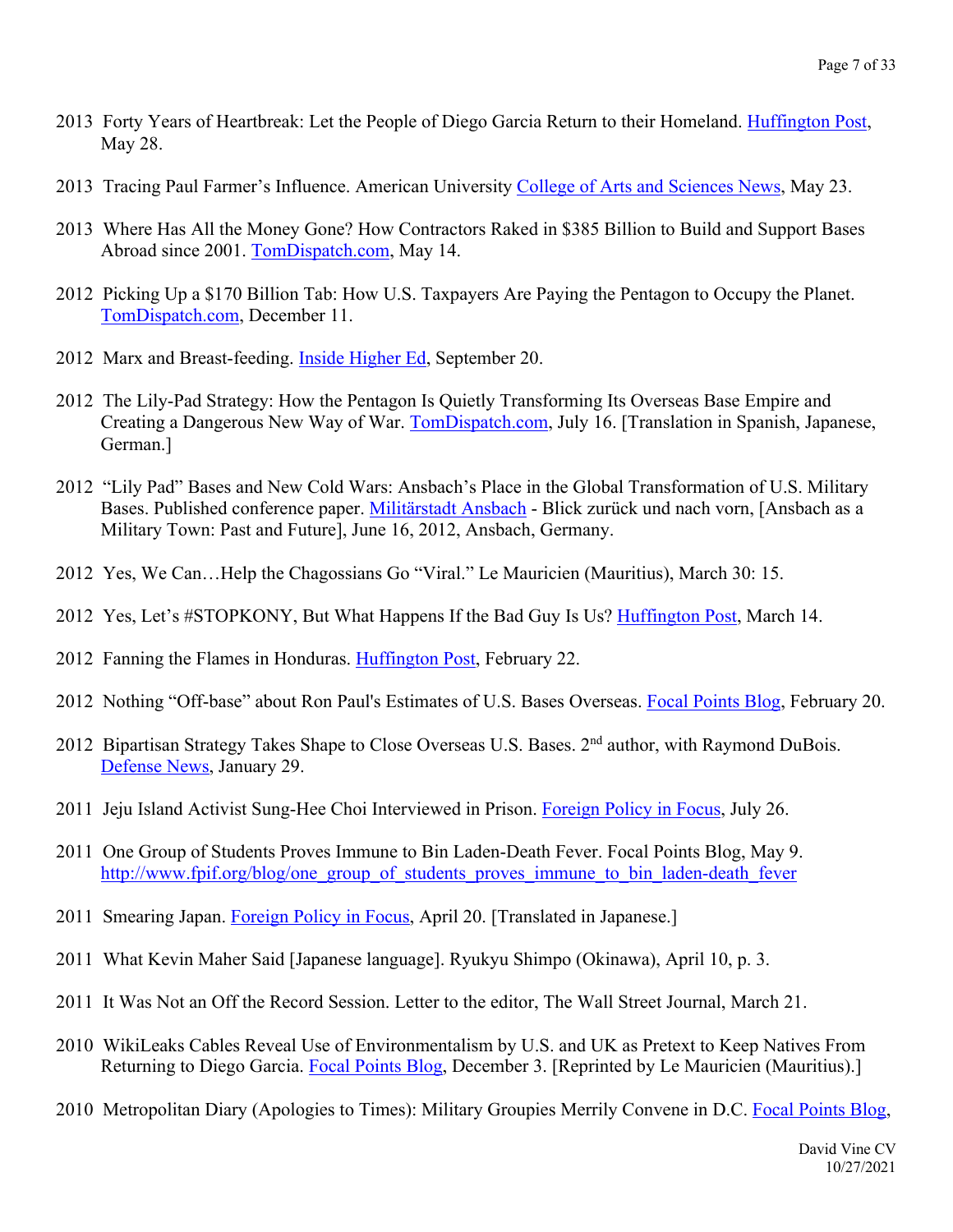November 8.

- 2010 U.S. Men's World Cup Team Rides a Wave of Jingoism. Focal Points Blog, June 26.
- 2010 Getting Beyond the Usual Suspects on Foreign Policy. Focal Points Blog, June 24.
- 2010 Is American Foreign Policy Too Ambitious?: Let's Ask the People Who Bear the Costs. Zócalo Public Square commentary, June 21.
- 2010 Environmental Protection of Bases? Foreign Policy in Focus, April 22. [Reprinted by CounterPunch.]
- 2009 Engaging the Military. Inside HigherEd, September 21.
- 2009 Britain's Own Guantánamo. The Guardian (London), July 28.
- 2009 David Vine's "Island of Shame." The Page 99 Test. Blog post, May 14.
- 2009 Marine Protection as Empire Expansion. 2nd author, with Miriam Pemberton. Foreign Policy in Focus, May 6.
- 2009 Battle Over Bases. Foreign Policy in Focus, March 9.
- 2009 Too Many Overseas Bases. Foreign Policy in Focus, February 25. [Reprinted by CommonDreams.org, Luftpost (Germany) as "Zu viele Basen im Ausland."]
- 2008 Homesick for Camp Justice. Mother Jones, August 22.
- 2008 The Other Guantánamo. Foreign Policy in Focus, April 3.
- 2007 Enabling the Kill Chain. Chronicle of Higher Education. November 30: B9-10.
- 2007 Island of Injustice: The U.S. Has a Moral Duty to the People of Diego Garcia. Washington Post, January 2: A17. [Reprinted by Salt Lake Tribune.]
- 2003 War and Exile in the Indian Ocean: The Secret History of Diego Garcia Island. Advocate, March: 10-11.
- 2003 War, Exile, and the Secret History of the U.S. Military Base at Diego Garcia. Week End, February 16: 27.
- 2003 Billions for Brooklyn—No Questions Asked: The Borough's New Power Brokers. Brooklyn Rail, Winter: 2-3. [3<sup>rd</sup> Place, New York City Independent Press Awards.]
- 2002 Saying No to "Culture." Brooklyn Rail, March-April: 10.
- 2001 From 20's Tire Plant to '01 Web Center, with Big Name Help. New York Times, March 25: City 8.
- 2000 "Sections" Are for Grapefruit: Call a Neighborhood a Neighborhood. New York Times, Nov. 26: City 17.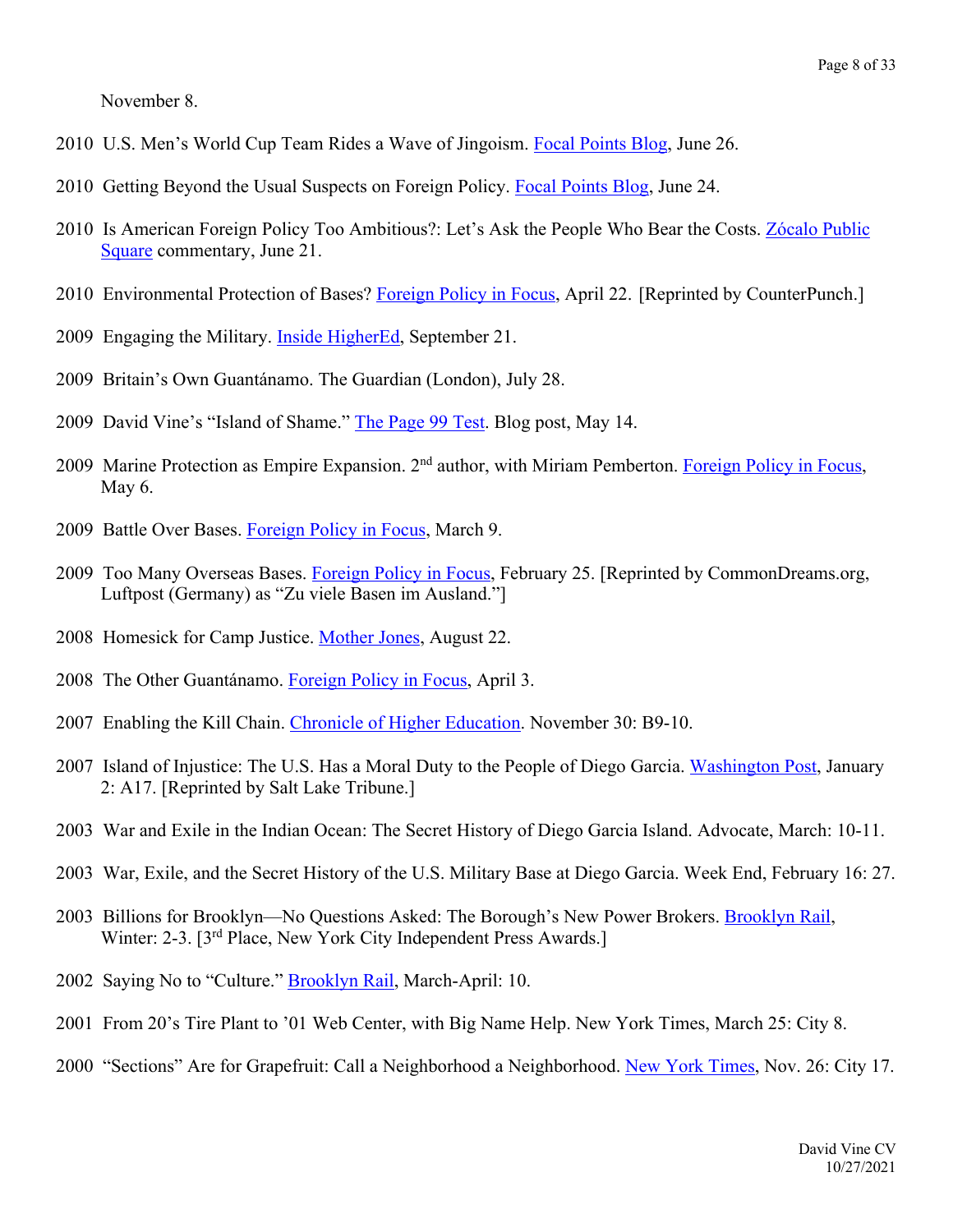#### **INVITED LECTURES**

- 2021 The United States of War. Rhodes College, Memphis, TN, October 28.
- 2021 Defund the Pentagon, End the Endless Wars, Dismantle the Military Industrial Complex: A Strategy Session. University of California, Irvine, Center for Global Peace and Conflict Studies, May 27.
- 2021 There Was Nothing "Cold" about the Cold War. Cold War Truth Commission, Codepink/Witness for Peace/Addicted to War, March 21.
- 2021 How the Endless Wars Hurt Us All and How to Stop the Fighting. Fresno State University, Department of Anthropology, March 19.
- 2021 "A Reckoning Is Near": Deimperializing the United States Now. The Cultures of U.S. Empire, University of Houston, Department of Comparative Cultural Studies, February 26.
- 2020 If We Build Them, Wars Will Come: Bases Abroad and Learning from the History of US Wars. Language Regional Expertise and Culture Symposium, Air University, Maxwell Air Force Base, Montgomery, AL, October 14-16.
- 2020 The United States of War: A Global History of America's Endless Conflicts, from Columbus to the Islamic State. Politics and Prose Bookstore, Washington, DC, October 13.
- 2020 Creating Refugees Costs of War Project Report. 20 Years of War Seminar, Boston University Pardee Center, Boston University, September 30.
- 2019 Challenging Infinite War, Infinite Insecurity. Octagon 2019, Common Action Forum, Madrid, Spain, November 22.
- 2019 The Costs of War, with Dr. Catherine Lutz. Committee for the Republic, Washington, DC, April 16.
- 2019 The Architecture of Social Change: Diego Garcia, Refugees, War. Accademia di Architettura di Mendrisio, Mendrisio, Switzerland, February 23.
- 2018 The Bases of War. Osher Life Long Learning Istitute, American University, October 12.
- 2018 No Military Bases? Social Movements against U.S. Military Bases Overseas. Bennington College, Bennington, VT, October 1.
- 2018 No Dent? The Story of a Powerful Military Base and a Tiny Group of Exiles Trying to Dent a Goliath or Two. Dent the Future Conference, Yountville, CA, February 5.
- 2018 An Unprecedented Moment: Strategizing to Build a Broader Coalition to Close U.S. Bases Abroad. Keynote lecture, Conference on U.S. Foreign Military Bases, University of Baltimore, MD, January 13.
- 2017 Base Trade Offs: The Impacts of U.S. Military Bases Abroad. School of Social Work, University of Connecticut, Hartford, November 10.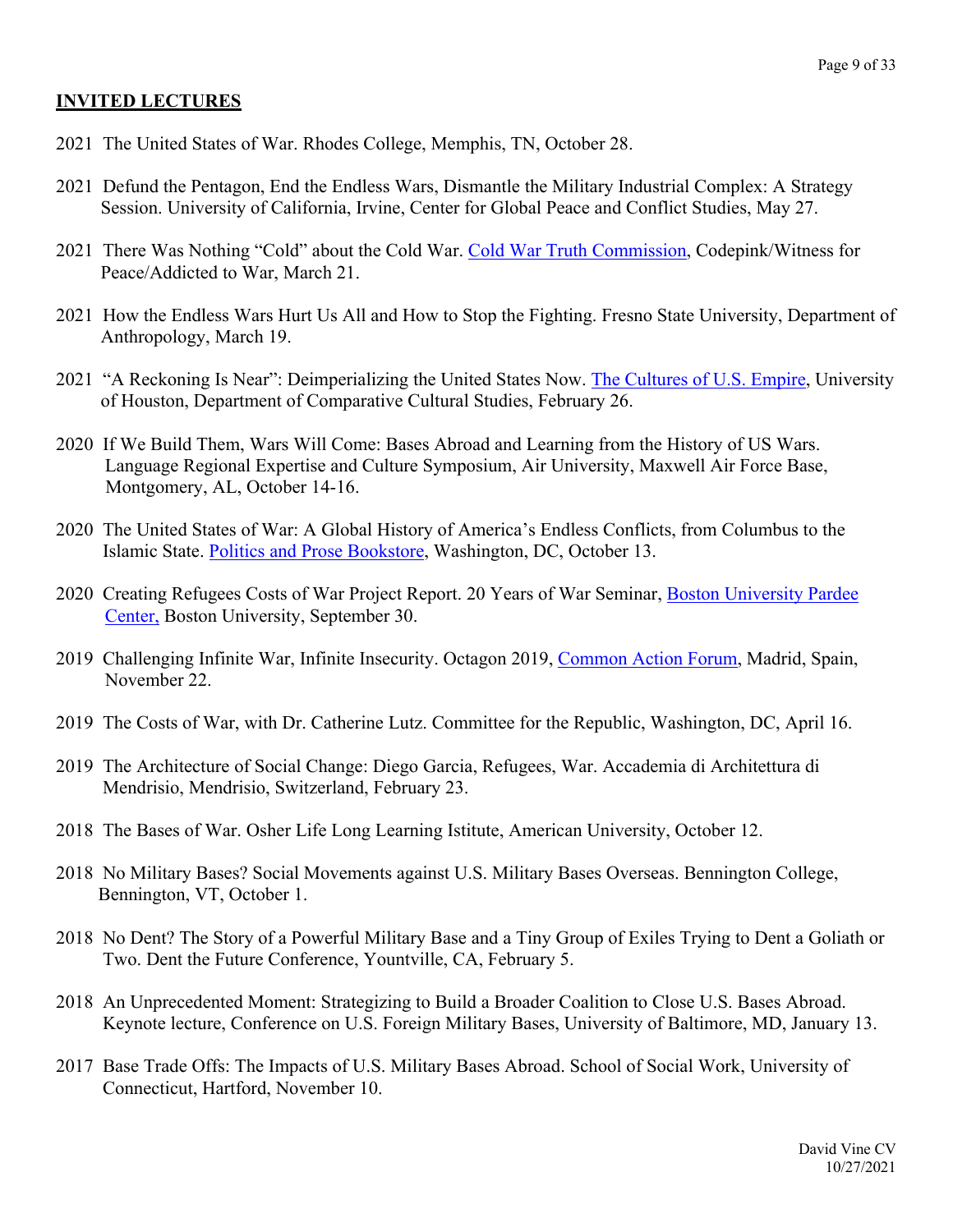- 2017 "What Are We Getting Out of This?" Empire and the U.S. Military Overseas under Trump. Wesleyan University, Middletown, CT. November 9.
- 2017 Cornerstones of Insecurity: U.S. Bases in Australia and Globally. Independent and Peaceful Australia Network National Conference, Melbourne, September 9.
- 2017 Keynote lecture, Independent and Peaceful Australia Network National Conference, Melbourne, September 8.
- 2017 Australia National University, Canberra, September 5.
- 2017 Sydney Democracy Network, University of Sydney, Australia, September 4.
- 2017 Base Nation: How U.S. Military Bases Abroad Harm the United States and the World. Georgetown Branch DC Public Library, Washington, DC, March 29.
- 2017 A Pistol on the Table: U.S. Military Installations in Italy and the Bases of U.S. Power. "Projecting Americanism Abroad: The Case of Cold-War Italy," American Academy in Rome, February 27.
- 2016 A Special Responsibility? A Forum on the Refugee Crisis, Washington Hebrew Congregation, Washington, DC, November 29.
- 2016 Base Nation: How U.S. Military Bases Abroad Harm the United States and the World. Tenleytown Branch DC Public Library, Washington, DC, November 2.
- 2016 Diego Garcia and the Chagossians. Foreign Service Institute, U.S. Department of State, Arlington, VA, October 26.
- 2016 Diego Garcia ek Bann Baz Meriken: Nu Responsabilite [Diego Garcia and U.S. Military Bases: Our Responsibility]. 2<sup>nd</sup> International Conference on Diego Garcia, Lalit de Klas, Mauritius, October 1.
- 2016 A "Theft" from Us All: U.S. Military Bases Abroad and the Infrastructure of War. No War 2016 Conference, World Beyond War, Washington, DC, September 24.
- 2016 Diego Garcia and the Chagossians. Foreign Service Institute, U.S. Department of State, Arlington, VA, August 16.
- 2016 Base Nation: How U.S. Military Bases Abroad Harm the United States and the World. University of Wisconsin, Stout, March 9.
- 2016 Base Nation: How U.S. Military Bases Abroad Harm the United States and the World. Georgetown Public Library, Washington, DC, January 13.
- 2015 Base Nation: Vicenza and U.S. Military Bases around the Globe. Vicenza Bocciodromo, Vicenza, Italy, December 12.
- 2015 Base Nation: How U.S. Military Bases Abroad Harm the United States and the World. Ciscato & Co., Vicenza, Italy, December 12.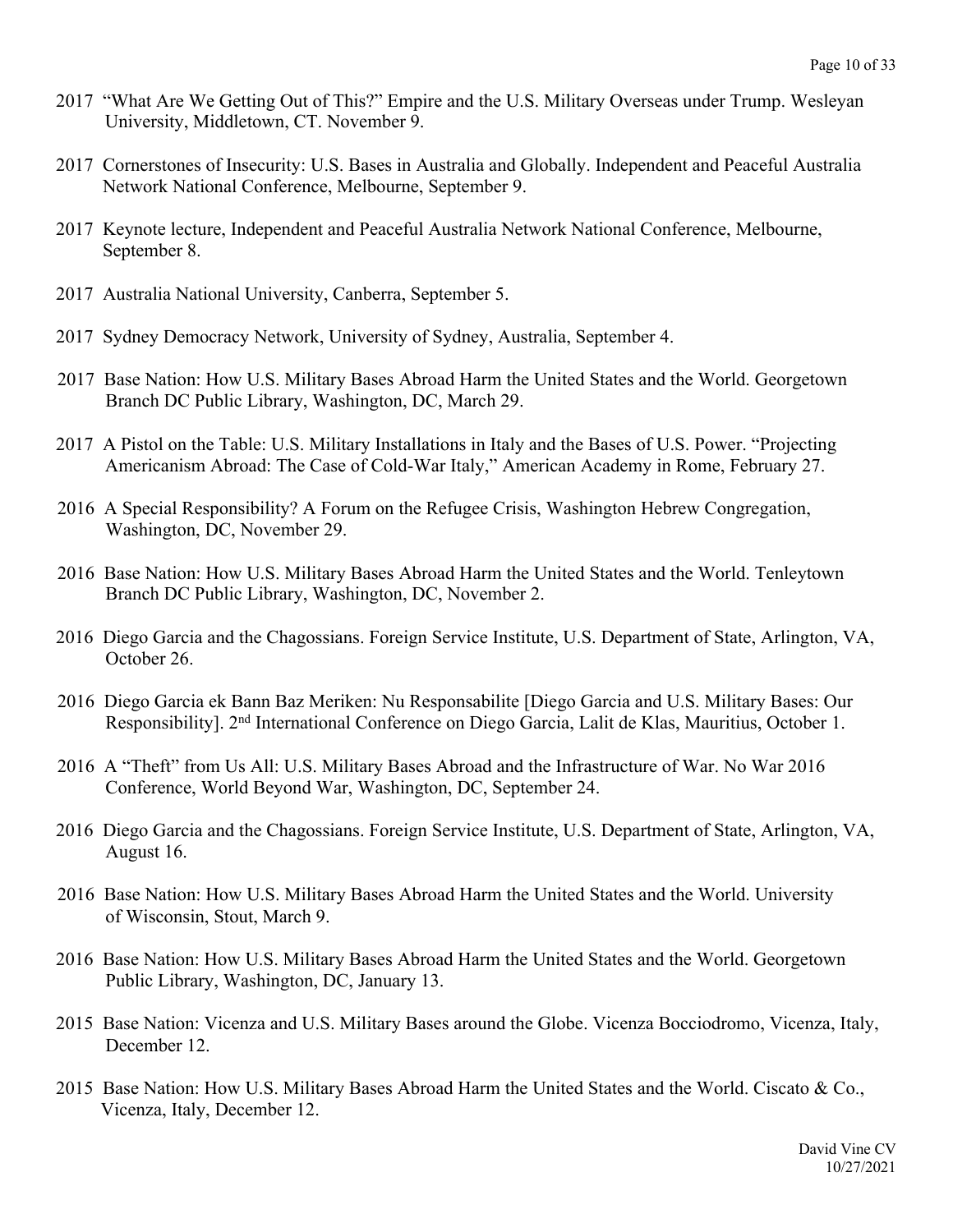- 2015 Base Nation: How U.S. Military Bases Abroad Harm the United States and the World. Vassar College, Poughkeepsie, NY, October 21.
- 2015 Base Nation: How U.S. Military Bases Abroad Harm the United States and the World. Keynote lecture, U.S. Bases and the Construction of Hegemony Conference, Temple University, Philadelphia, October 9.
- 2015 Base Nation: How U.S. Military Bases Abroad Harm the United States and the World. Politics & Prose bookstore, Washington, DC, August 26.
- 2015 Base Nation: The U.S. Military in Vicenza and around the Globe. Sherwood Festival, Padova, Italy, June 14. [Video presentation.]
- 2015 The Secret History of the U.S. Military Base on Diego Garcia, "Hijacking an Island: How America Stole a Nation," *Cabinet* Magazine, Brooklyn, NY, April 20.
- 2015 Asia Pivot 2.0: U.S. Military Bases in the Asia-Pacific Region and around the Globe, "U.S. Foreign Military Bases and Trafficking Related Issues in the Asia-Pacific," Ecumenical Advocacy Days Conference, Arlington, VA, April 18.
- 2015 The Costs of U.S. Military Bases Abroad: Human Rights and Beyond. The Intersectionality of Human Rights and U.S. Foreign Policy event, School for International Service, American University, January 27.
- 2014 Dying of a Broken Heart? How a People Exiled by the U.S. Military Are Dying of Sadness. Center for Health, Risk, and Society Seminar Series, American University, October 22.
- 2013 No Military Necessity: Why Security Concerns Allegedly Preventing Chagossian Resettlement Are Fictions. Chagos Refugees Group 30th Anniversary Conference: Righting the Wronged: Turn the Tide! Let the Chagos People Return to their Homeland, Pointe aux Sables, Mauritius, October 30.
- 2013 Islands of Shame: The Secret History of the US Military Base on Diego Garcia & the Global Struggle for Human Rights. Humanity in Action New York Conference, New York City, September 21.
- 2013 Diego Garcia and Other Islands of Shame. Moana Nui 2013 conference, Berkeley, CA, June 1.
- 2013 Base Nation: A Global Tour of the 1,000 US Military Bases Abroad. Salt Lake Community College, March 29.
- 2013 Base Nation: Do We Need 1,000 Military Bases Abroad? Hinkley Institute for Politics, University of Utah, Salt Lake City, March 28.
- 2013 U.S. Military Bases around the World: Enabling Peace or War? City Library, Salt Lake City, March 28.
- 2013 Unraveling the Pentagon's Foreign Presence. Invited Webinar, Fellowship of Reconciliation Militarism Watch, March 21. http://forusa.org/multimedia/unraveling-pentagons-foreign-presence-webinar
- 2013 "Lily Pad Bases," AFRICOM, and the U.S. Military Build-up in Africa. Foreign Service Institute, U.S. Department of State, Arlington, VA, January 8.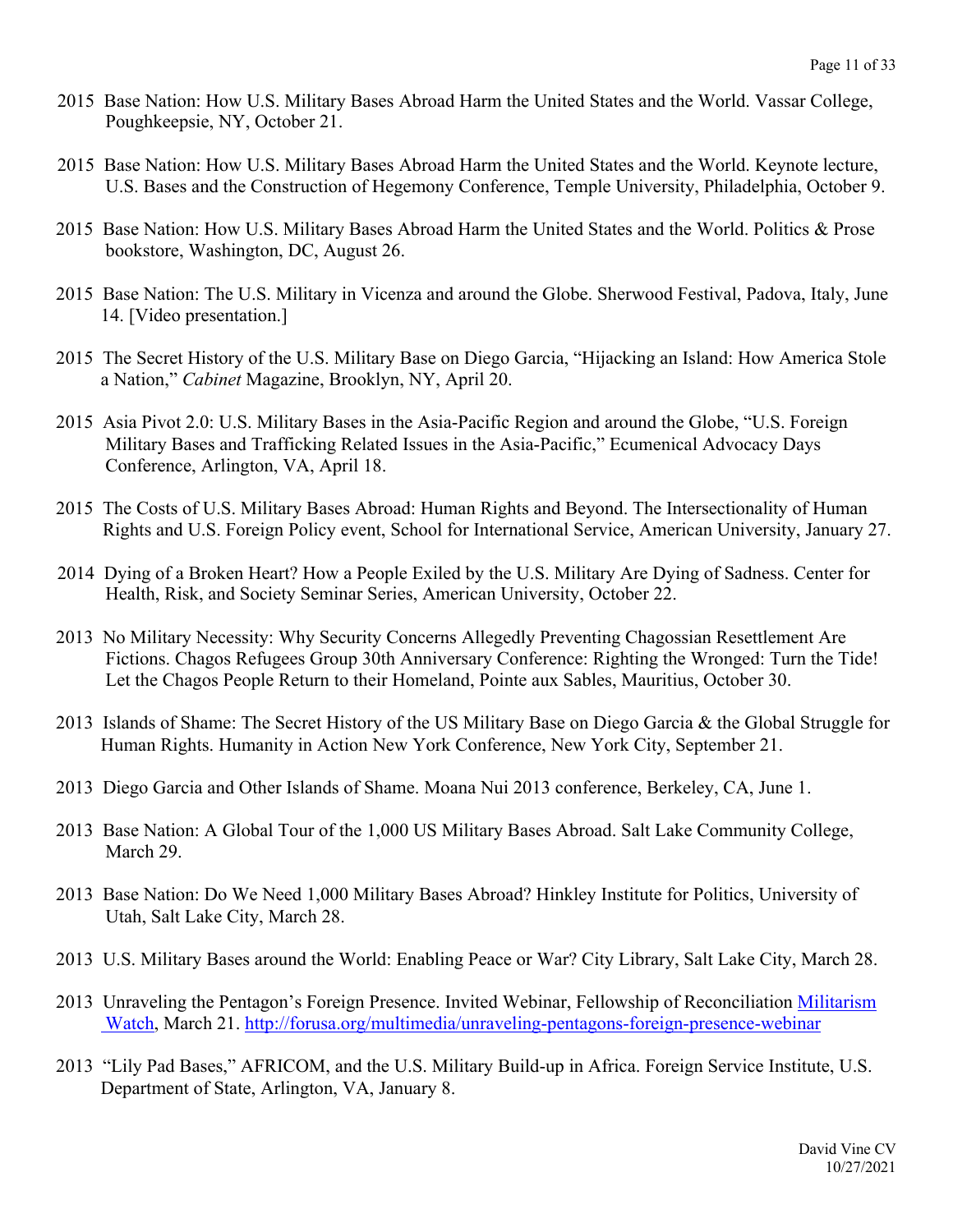- 2012 Iran, Oil, and the Island of Shame: The Secret History of the U.S. Military Base on Diego Garcia. The Rotary Club of Washington, DC, August 8.
- 2012 "Lily Pad" Bases and New Cold Wars: Ansbach's Place in the Global Transformation of U.S. Military Bases. Militärstadt Ansbach - Blick zurück und nach vorn, [Ansbach as a Military Town: Past and Future] conference, June 16, 2012, Ansbach, Germany.
- 2012 The Future of U.S. Military Bases Overseas. American Logistics Association Conference, U.S. House of Representatives, Washington, DC, June 12.
- 2012 Anthropology and Social Change. Invited plenary roundtable panelist, American Ethnological Society Spring Conference, New York City, April 21.
- 2012 Base Nation: Islands of Shame and U.S. Bases Overseas. Department of Geography, University of Maryland Baltimore County, April 18.
- 2012 Base Displacement: Forced Migration in the Indian Ocean and Beyond. Crossing Borders Convocation: Transcultural Communication and Migration in the Indian Ocean Rim and Caribbean Regions. University of Iowa, March 23.
- 2011 Islands of Shame: Base Displacement from Diego Garcia to Guam. University of Guam, September 28.
- 2011 Diego Garcia, Strategic Island Bases, and U.S. Strategy in Asia. Fukuoka City Municipal Building, Fukuoka, Japan, August 1.
- 2011 Think about Problems Deriving from U.S. Military Bases in a Global Perspective. Interviewed by Hajime Kitamura, Shukan Kinyoubi magazine, Mainichi Hall, Tokyo, July 29.
- 2011 The "Strategic Island Concept" and "Base Displacement" in the Chagos Archipelago. Chagos Regagné conference, Royal Geographic Society, London, May 19.
- 2011 Diego Garcia, Overseas Military Bases, and U.S. Debt. Ingleside at Rock Creek, April 15.
- 2011 Island of Shame: The Secret History of the U.S. Military Base on Diego Garcia. Munk Centre for International Studies, Trinity College, University of Toronto, March 10.
- 2011 Island of Shame: The Secret History of the U.S. Military Base on Diego Garcia. Kings College, University of Western Ontario, London, Ontario, March 9.
- 2011Introduction: The Process and Perils of Othering. Invited moderator, The Perils of Othering: Then and Now**,** Art and Remembrance, The Mansion at Strathmore, Bethesda, MD, February 8.
- 2010 Island of Shame: Methods, Ethics, and Ethnographies of Empire. Department of Anthropology Colloquia Series, Graduate Center, CUNY, New York, May 7.
- 2010 Diego Garcia, Overseas Military Bases, and Foreign Policy. Washington, DC Area Retired Foreign Service Officers Association, Chevy Chase, MD, April 27.
- 2009 Island of Shame: The Secret History of the U.S. Military Base on Diego Garcia. Department of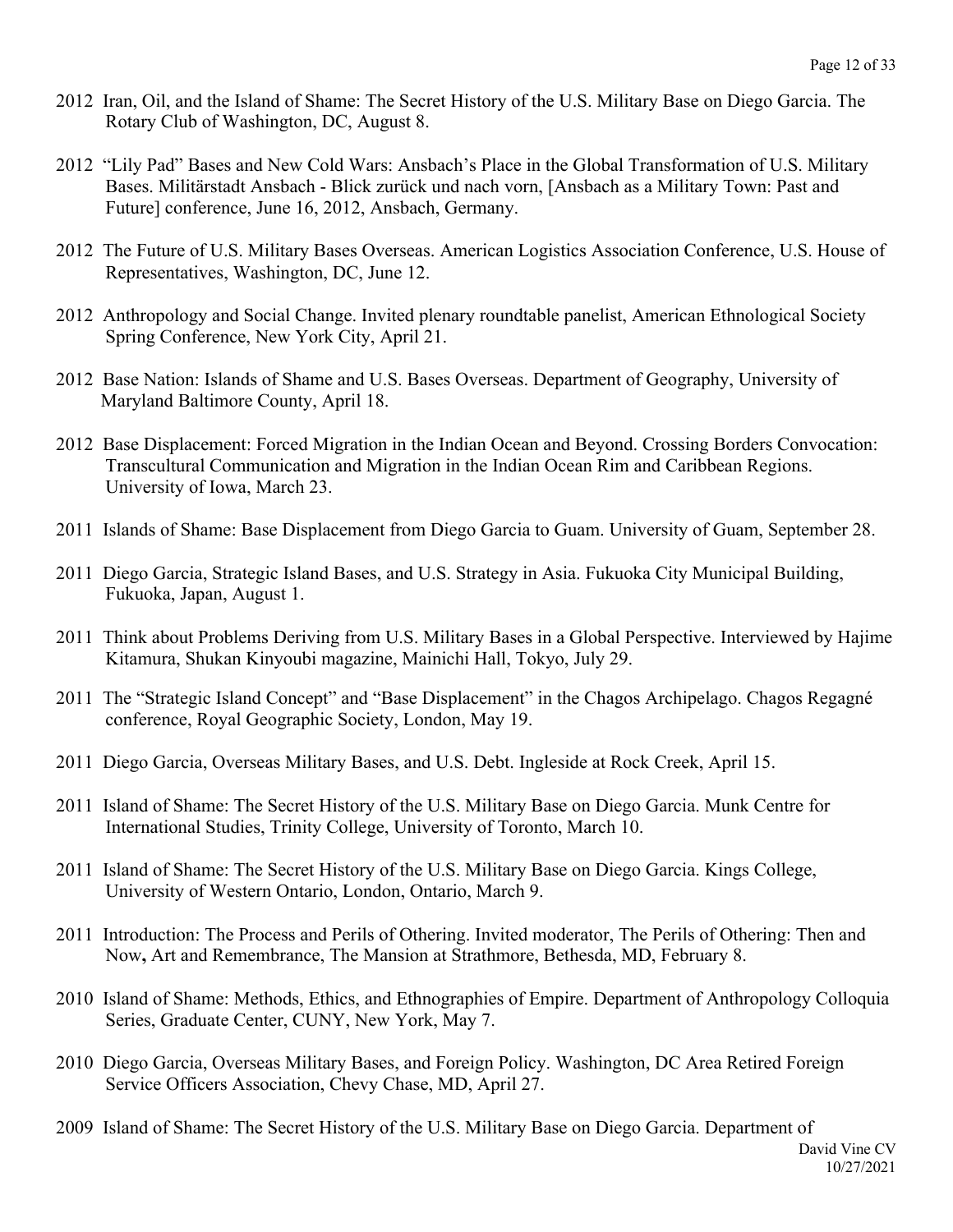Anthropology and Roosevelt House Public Policy Institute, Hunter College, December 1.

- 2009 Island of Shame: The Secret History of the U.S. Military Base on Diego Garcia. U.S. Citizens for Peace and Justice, Rome, November 11.
- 2009 Island of Shame: The Secret History of the U.S. Military Base on Diego Garcia. Kansas City Public Library, Central Branch, September 17.
- 2009 Island of Shame: Bases from Diego Garcia to Italy. No Dal Molin Festival, Vicenza, Italy, September 3.
- 2009 Island of Shame: Diego Garcia and U.S. Empire. North Carolina Governor's School, Winston Salem, NC, July 9.
- 2009 Island of Shame: The Secret History of the U.S. Military Base on Diego Garcia. European Parliament, Brussels, Belgium, July 6.
- 2009 Island of Shame: The Secret History of the U.S. Military Base on Diego Garcia. Department of Sociology and Anthropology, George Mason University, February 18.
- 2008 Island of Shame: The Secret History of the U.S. Military Base on Diego Garcia. Department of Anthropology, Towson University, Towson, MD, December 11.
- 2008 The Right to Return: The Secret History of Exile and Empire on Diego Garcia. Department of Anthropology, Colby College, April 14.
- 2008 Paradise Stolen: Expulsion and the U.S. Military Base on Diego Garcia. Culture in Global Affairs Program, Elliott School of International Affairs, George Washington University, Washington, DC, February 15.
- 2007 Anthropologists Find another Way in the War on Terror. Washington Association of Practicing Anthropologists, November 13.
- 2007 Making Anthropology a Tool for Progressive Social Change. Graduate Student Symposium on Engaged Anthropology. Department of Anthropology, University of Virginia, October 26-27.
- 2007 Confronting Empires. Engaged Anthropology Colloquium, Department of Anthropology, Georgetown University, March 15.
- 2004 B-52s and *Lamizer*: The Lives of Chagossians since the *Déracinement*. Mauritius Council of Social Services, Port Louis, Mauritius, September 13.
- 2004 Power and *Lamizer*: The Lives of Chagossians since the *Déracinement*. Mahatma Gandhi Institute, Moka, Mauritius, September 7.

#### **CONFERENCE PAPERS AND PRESENTATIONS**

2022 The Bases of Exclusion, The Bases of Domination: War and U.S. Military Installations, 1492 to Today.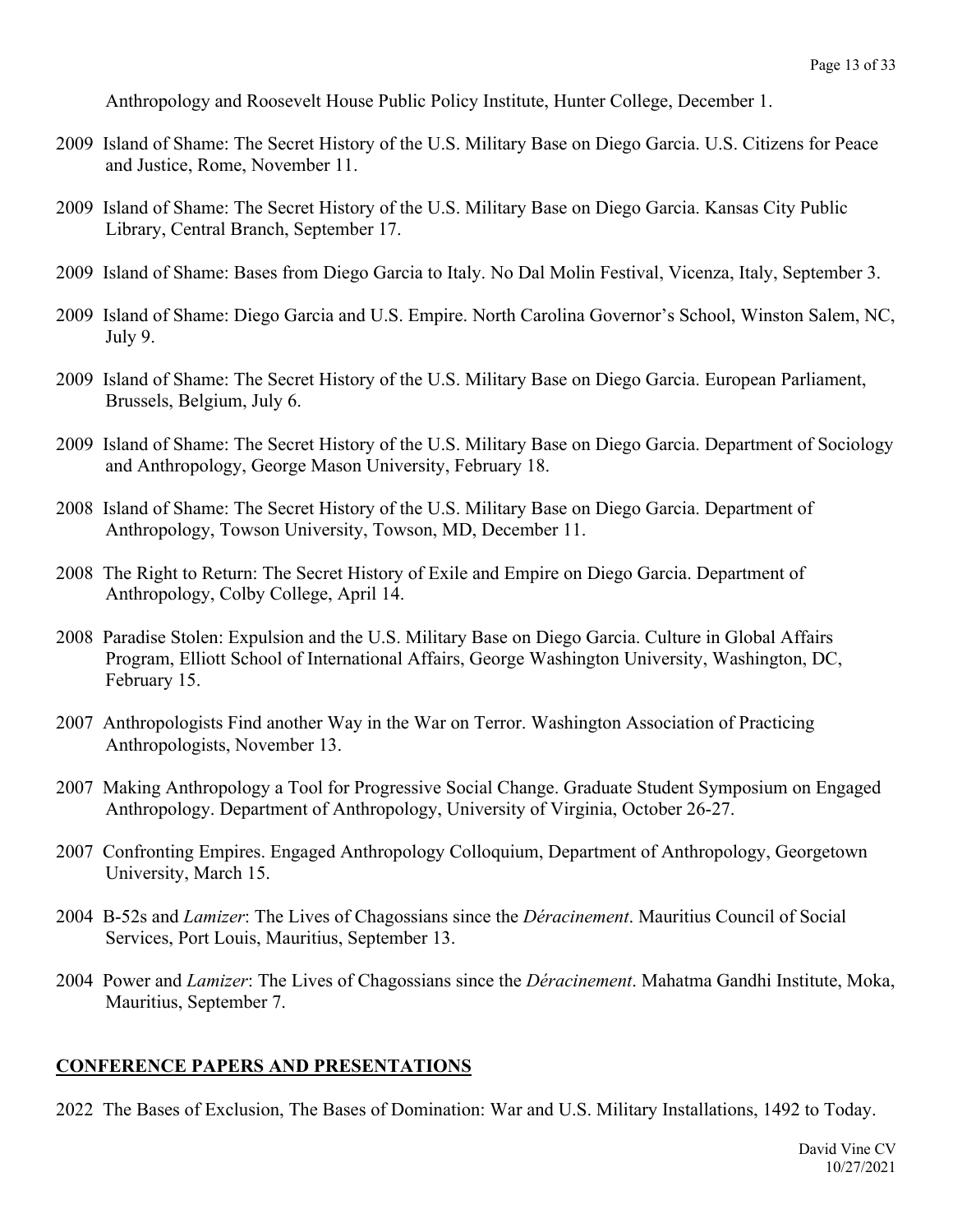Archaeology of Camps: The Materiality of Exclusion conference, Berlin, Germany, May 24-26.

- 2021 Military Bases Worldwide. Interview with Karl-Heinze Peil. No to Military Bases and War– Everywhere—International Commitment to Peace & Disarmament Conference, Germany/online, July 9.
- 2021 The Military Buildup in East Asia: Preventing War at All Costs. Reducing the Threat of Nuclear War conference, Massachusetts Peace Action, online, January 23.
- 2019 On US Wars, Military Invasions, and "Kinetic Diplomacy." Military Intervention Conference. Center for Strategic Studies, Fletcher School, Tufts University, October 3.
- 2018 Scholarship for Whom? Overcoming Resistance to Public Scholarship. Executive Session, Resistance to Public Writing, American Anthropological Association Annual Conference, San Jose, CA, November 16. Invited.
- 2017 Discussant. Ethnographies of Empire Symposium, School of International Service, American University, September 29. Invited.
- 2016 "Academic Anthropology" and the People without Theory: Public Anthropologies at the CUNY Graduate Center. American Anthropological Association Annual Meeting, Minneapolis, MN, November 18. Refereed.
- 2016 Public Anthropology at the Minneapolis Central Library: Anthropologists Discuss Books on Race, Immigration, and War. "Installation" organizer and panelist, American Anthropological Association Annual Meeting, Minneapolis, MN, November 17. Refereed.
- 2016 Discussant, Locating Humanitarian Violence. Association of American Geographers Annual Meeting, San Francisco, CA, March 31. Invited.
- 2015 Ethnographic Exposé: Investigating Wrongdoing, Challenging Power. American Anthropological Association Annual Meeting, Denver, CO, November 19. Refereed.
- 2014 The Secret Life of Military Humanitarianism: Honduras, Africa, & Beyond. American University Department of Anthropology Public Anthropology Conference, October 5.
- 2013 Base Nation: Military Bases Overseas and the Foundations of Militarism. Association of American Geographers Annual Meeting, Los Angeles, CA, April 10. Invited.
- 2012 Base Nation: Military Bases Overseas and the Foundations of Militarism. Anthropological Association Annual Meeting, San Francisco, CA, November 15. Invited, refereed panel.
- 2012 From the "Strategic Island Concept" to "Lily Pad" Military Bases, or What Diego Garcia Teaches Us about U.S. Empire. Anthropological Association Annual Meeting, San Francisco, CA, November 16. Refereed.
- 2011 Building Bases in the Most Violent Place in the World: Insecurity and the War on Drugs in Honduras. Invited paper, "Biosecurity and Vulnerability" seminar, School for Advanced Research, Santa Fe, NM, October 14. Refereed.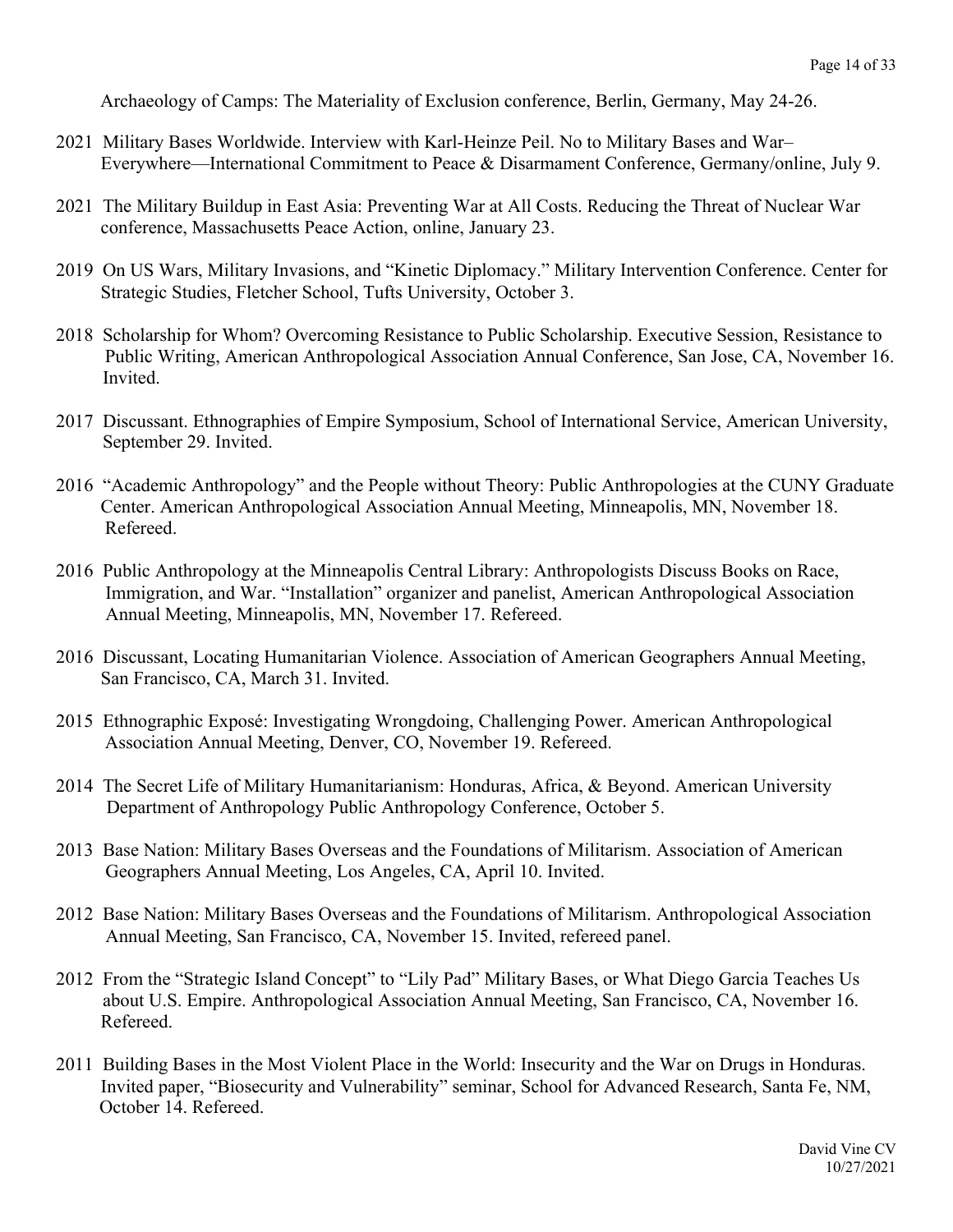- 2011 Islands, Bases, and Empire from Gitmo to Diego Garcia. Invited paper, Ethnographies of Empire Conference, Wenner-Gren Foundation for Anthropological Research, April 24-26.
- 2010 Olympic Spectacles of Multiculturalism: How the Games Retell History, Sell the Nation, Erase Euro-Guilt, Obscure Oppression, and Ultimately Bring Home the Gold. Anthropological Association Annual Meeting, New Orleans, LA, November 20. Refereed.
- 2010 Militarization, Capitalism, and Debt. The Militarization of the Social: Conversations with David Theo Goldberg. Invited discussant, Anthropological Association Annual Meeting, New Orleans, November 20.
- 2009 Diego Garcia, NATO's Bases, and Real Security. Invited paper, Perspectives for a Secure World: Alternatives to NATO, Rosa Luxemburg Foundation, Berlin, November 13.
- 2009 Too Many Bases: Shrinking the U.S. Military Base Network. Invited paper, Issues in the Critical Study of Armed Forces and Militarization, Watson Institute, Brown University, May 29-30.
- 2009 War and Counter-Counterinsurgency: Demilitarizing Anthropology and U.S. Society. Invited session organizer and chair, American Anthropological Association Annual Meeting, Philadelphia, December 5. Refereed.
- 2009 Island of Shame: The Secret History of War, Oil, and Exile on Diego Garcia. American Anthropological Association Annual Meeting, Philadelphia, December 4. Refereed.
- 2008 Island of Shame: The Secret History of the U.S. Military Base on Diego Garcia. American Anthropological Association Annual Meeting, San Francisco, CA, November. Refereed.
- 2008 Development and Destruction in the Indian Ocean: A History of the Chagossians. Invited paper, The Fate of the Chagossians since Their Eviction from the Chagos Islands conference, VU University, Amsterdam, August 22.
- 2008 The Forgotten Chagossians: Exiled in Seychelles. Invited paper, The Fate of the Chagossians since Their Eviction from the Chagos Islands conference, August 22.
- 2008 Chagossian Experiences of Forced Displacement, Relocation, and Impoverishment in Mauritius. With and delivered by Laura Jeffery. Invited paper, The Fate of the Chagossians since Their Eviction from the Chagos Islands conference, August 22.
- 2008 Island of Shame: The People of Diego Garcia and Military Base Displacement. Invited paper, Interrogating Diversity conference, American University, March 22.
- 2007 Base Power: How the U.S. Government Exiled a People and Built a Military Base on Diego Garcia. Paper and session co-organizer, American Anthropological Association Annual Meeting, Washington, DC, November 30. Refereed.
- 2007 On Structural Forces and the Agents of Policy: How U.S. Officials Exiled a People and Built a Military Base on Diego Garcia. Invited paper, Ethnographies of Foreign Policy, Watson Institute, Brown University, Providence, RI, March 22-23.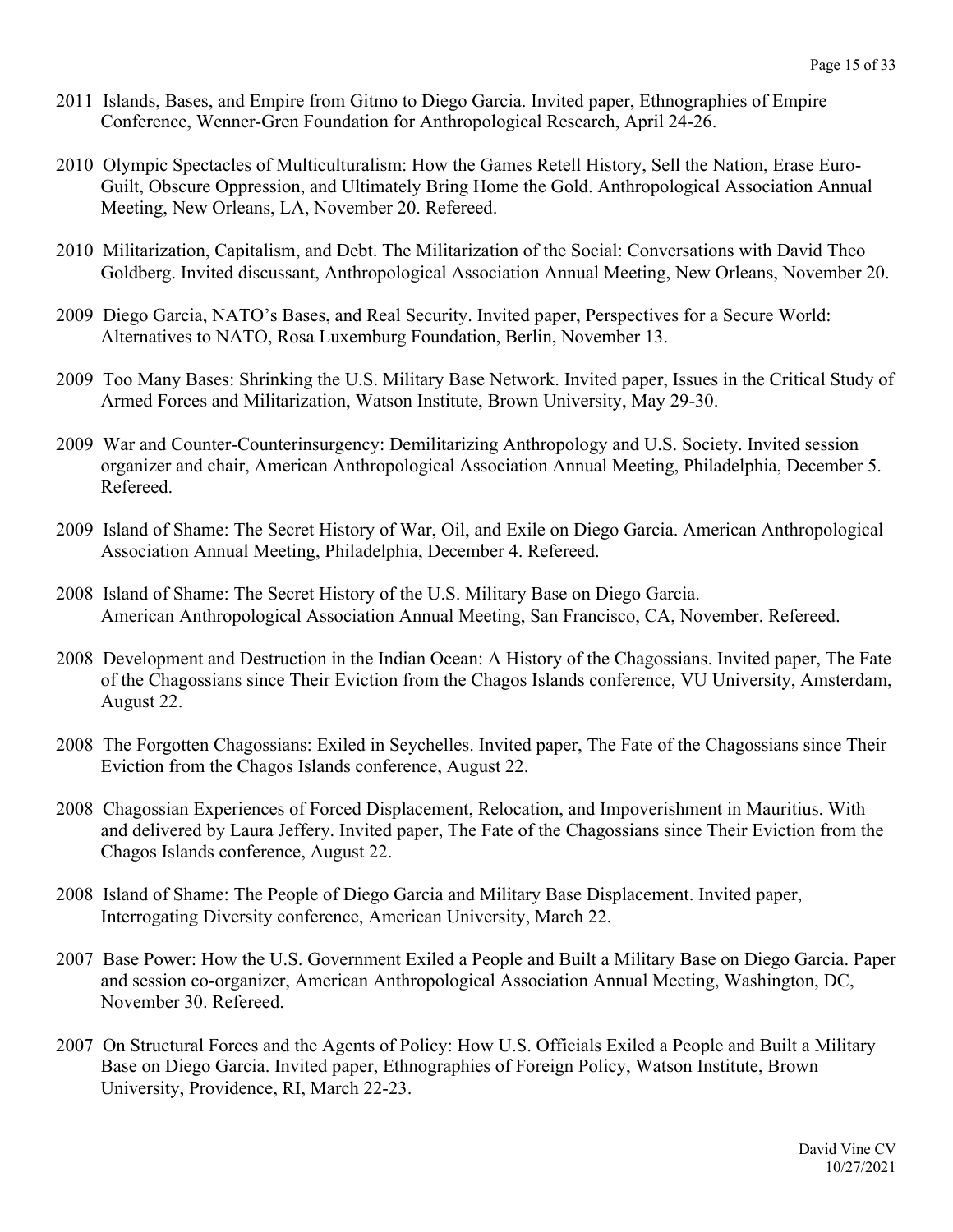- 2007 The Agents of Forgetting: The Expulsion of the People of Diego Garcia. Forgotten Conflicts: Permanent Catastrophes, Colgate University, April 13-14. Refereed.
- 2006 Documenting the Damages of Human Rights Abuses: Reparations Models and the People of Diego Garcia. Invited session, American Anthropological Association Annual Meeting, San Jose, CA, November 17. Refereed.
- 2006 Base Displacement: Diego Garcia and Forced Displacement around Overseas U.S. Military Facilities. Invited paper, Brown University Meeting on U.S. Military Bases, Watson Institute, Providence, RI, August 24.
- 2006 An Imperial Logic: Why U.S. Officials Expelled the People of Diego Garcia. Society for the Anthropology of North America 2006 Conference, New York, NY, April 22. Session organizer. Refereed.
- 2005 An Imperialist Logic: Or Why the U.S. Government Exiled an Indigenous People to Create the Military Base on Diego Garcia. Invited paper, Thinking about Bases: A Specialist Meeting on the Global U.S. Military Base Network, Graduate Center, City University of New York, New York, NY, September 13.
- 2005 "Who Responsible?": Cause and Prevention in Involuntary Displacement and the Question of "Environmental Refugees." Invited paper, United Nations Population Fund Expert Group Meeting on International Migration and the Millennium Development Goals, Marrakech, Morocco, May 11-12.
- 2001 Development or Displacement?: The Brooklyn Academy of Music and Gentrification in Fort Greene. Gotham History Festival*,* Graduate Center, City University of New York, October 7. Refereed.
- 2001 Radical How? Radical for Whom?: Resisting Gentrification and Putting Together a Politically-Active Ethnographic Toolkit. Off the Grid: Urban Ethnography and Radical Politics, New York University, New York, NY, March 31. Refereed.

# **OTHER PUBLIC TALKS AND PRESENTATIONS [selected]**

- 2021 World Beyond War Book Club on *The United States of War*, online, October 7, 14, 21, 28.
- 2021 Q&A about U.S. Empire. Bergen County High School, New Jersey.
- 2021 What Did We Learn from 9/11? How Do We Turn the US Away from War? Peace Action San Mateo County, October 24.
- 2021 A New "Good Neighbor" Policy? A Strategy Session to End the Endless Wars and Dismantle the Military Industrial Complex. Friends Committee on National Legislation, online, June 30.
- 2021 Common Defense [veterans organization] Book Group on *The United States of War,* online, May 25.
- 2021 Capital Calling Party: Closing US Military Bases Abroad. Codepink, online, April 13.
- 2021 Scholarship to Change the World: New Books in Public Anthropology at American University, Department of Anthropology, online, April 6.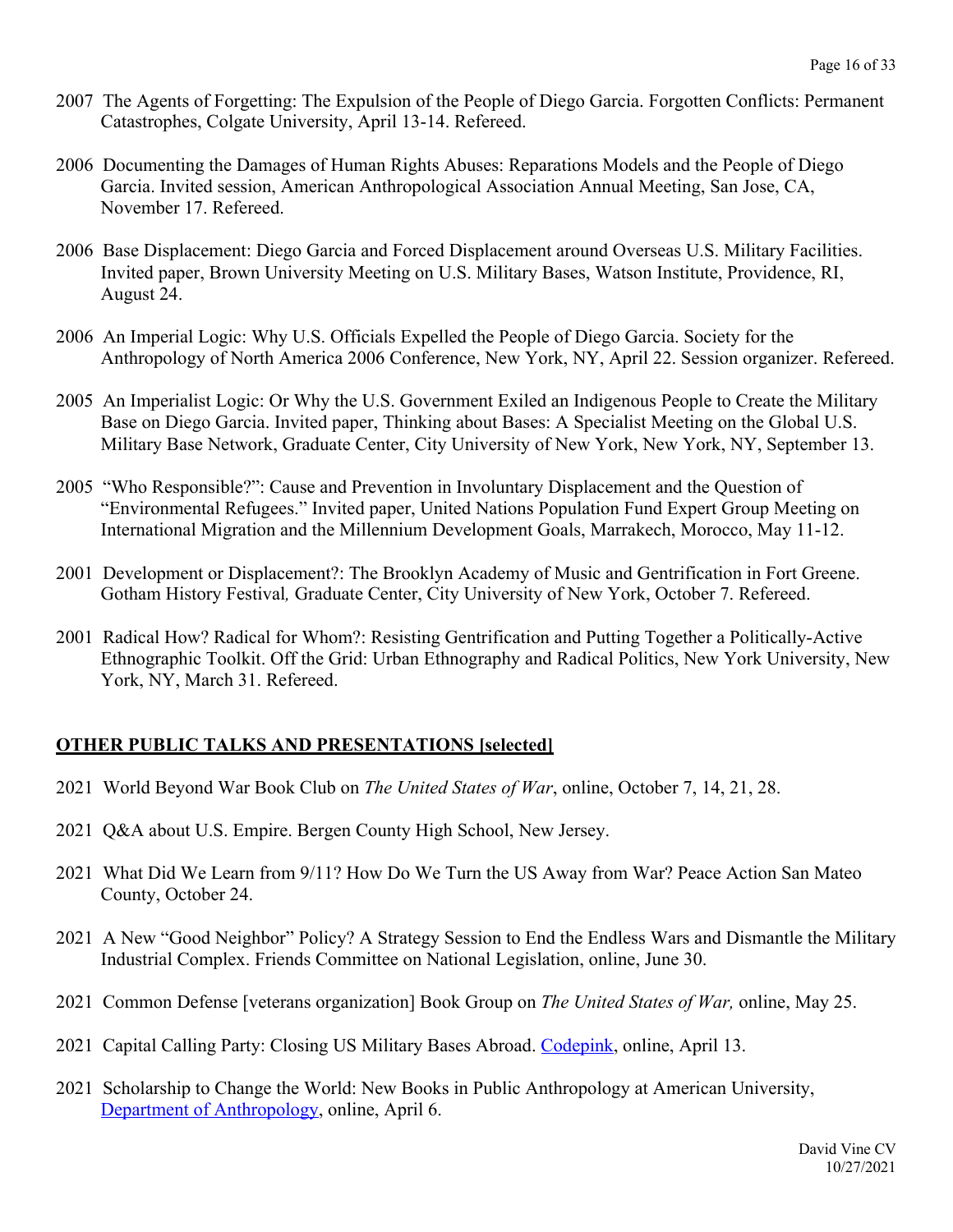- 2021 Taps for America's Empire of Bases, Quincy Institute for Responsible Statecraft, online, March 10.
- 2020 University of California Press Series in Public Anthropology Virtual Cafe Book Event, October 23.
- 2018 Canons Under Fire: Struggles in Decolonizing University Curriculum. Panelist, American University, April 25.
- 2017 American University Honors Program. Invited dinner speaker, November 14.
- 2017 Let Us Return! A Strategy Session to Assist the Chagos Refugees. American University Public Anthropology Conference, Organizer, speaker, November 4.
- 2017 Ensuring Inclusivity and Diversity in Our Syllabi. Center for Teaching, Research, and Learning Conference, American University, August 23.
- 2017 Studying Power and the Powerful: Ethnographic Approaches to Understanding the US Military and Foreign Policy. Conference for High Impact Research, American University Library, May 15.
- 2016 Let Us Return! A Strategy Session to Assist the Chagos Refugees. Organizer and panelist, American University Public Anthropology Conference, October 8.
- 2016 Closing Bases Workshop. No War Conference, World Beyond War, Washington, DC, September 25.
- 2015 Stealing a Nation. Post-film-screening speaker. American University, February 11.
- 2015 Notes on Studying Up. Ethnographic Research Methods Brown Bag Lunch Series, Department of Anthropology, American University, January 26.
- 2014 Research to Change the World? How to Develop Research Questions that Contribute to Social Change. Moderator and panelist, American University Public Anthropology Conference, October 5.
- 2014 Stealing a Nation. Invited post-film screening speaker and moderator, McDaniel College, Westminster, MD, February 15.
- 2013 No Dal Molin Global Conference. Invited moderator. Vicenza, Italy, September 1.
- 2013 Op-ed and Blogging Workshop. Department of Anthropology, American University, April 16.
- 2012 Confronting Power and the Powerful: Anthropologists and Journalists Offer Advice on Studying Up. Moderator. American University Public Anthropology Conference, October 6.
- 2009-10 Island of Shame book tour [selected]: Bethesda Public Library, October 26, 2010; Red Emma's Bookstore, Baltimore, March 2; Consorzio Arci Zenzero, Genoa, Italy, November 26, 2009; Foyles Bookshop, London, July 3; LUNGOS, Seychelles, June 26; Bookcourt Caudan, Mauritius, June 19; Busboys and Poets, Washington, DC, June 9; Bluestockings, New York, June 4; Modern Times Books, San Francisco, May 20; KGB Bar, New York, May 5.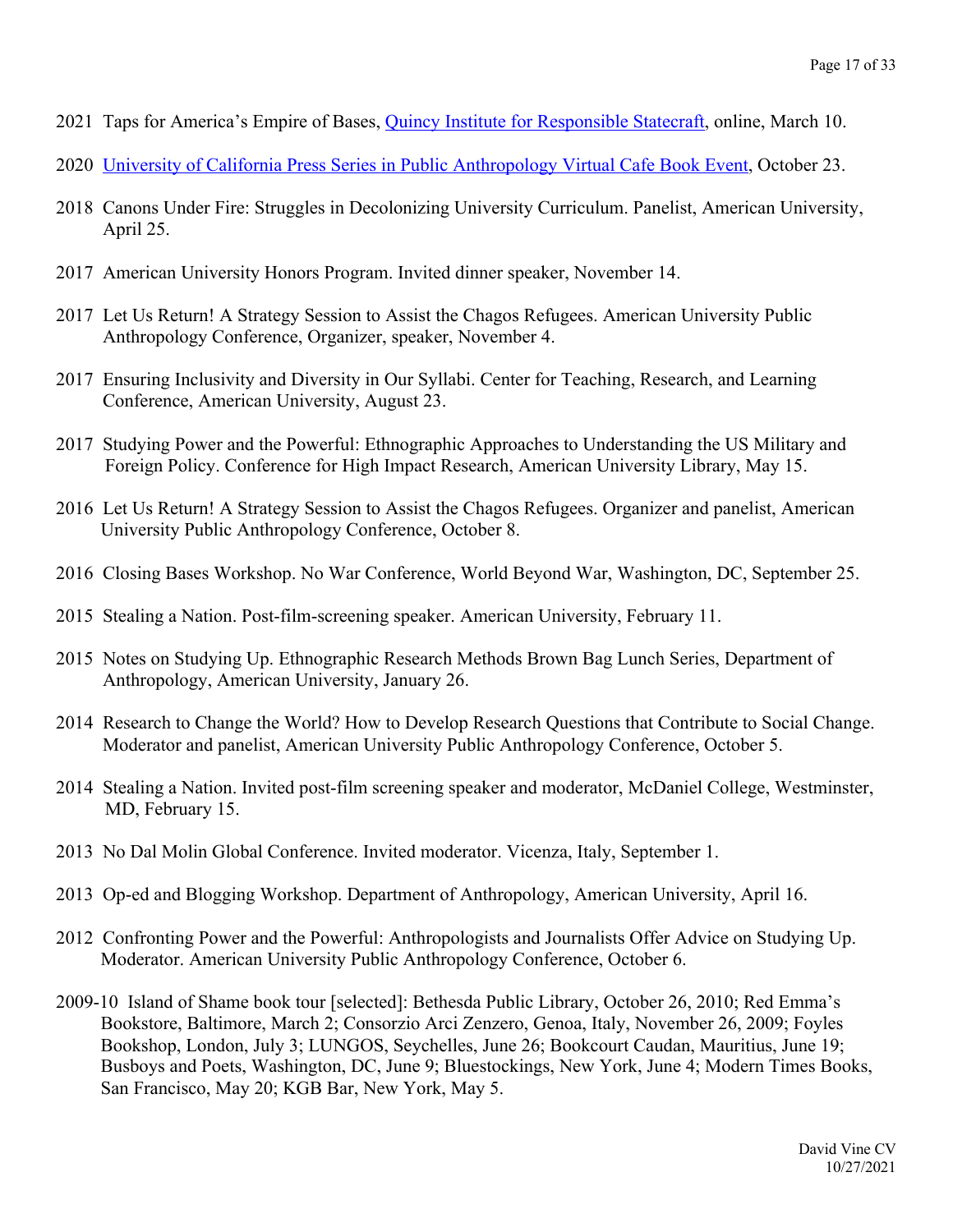- 2010 Military Bases from Germany to Diego Garcia. German School, Washington, DC, October 27. Invited.
- 2010 Storytelling for Social Change: Media, Arts, and Ethnography. Panelist, Revolutions! American University Public Anthropology Conference, October 17.
- 2010 Anthropology at War?: A Network of Concerned Anthropologists Roundtable. Moderator and organizer, Revolutions! American University Public Anthropology Conference, October 17.
- 2010 The Counter-Counterinsurgency Manual. Invited book talk with Hugh Gusterson, 2640 Space/Red Emma's Bookstore and Cafe, September 9.
- 2010 The Struggles of the People of Diego Garcia and Vicenza, Italy. Moderator and panelist, Winning the Removal of Foreign Military Bases. For a Nuclear Free, Peaceful, Just, Sustainable World Conference, New York, NY, May 1.
- 2010 Proposals for a *Humanpolitik*: Toward a New Human-Centered Foreign Policy. The Counter-Counterinsurgency Manual, with Hugh Gusterson and Andrew Bickford, Department of Anthropology Colloquia Series, Georgetown University, Washington, DC, March 31. Invited.
- 2010 Commentary: Thoughts on the Nazi Holocaust, Human Rights, and Us. "Voices of Terezin" Talk-Back, Katzen Arts Center, American University, March 18, April 21. Invited.
- 2009 Proposals for a *Humanpolitik*: Toward a New Human-Centered Foreign Policy. Book talk, The Counter-Counterinsurgency Manual, with Hugh Gusterson and Andrew Bickford, Busboys and Poets/Arlington County Public Library, Arlington, VA, December 13.
- 2009 UNROW Human Rights Impact Litigation Clinic. Panelist, Strategic Litigation in International and Domestic Fora, American University Washington College of Law, October 12. Invited. Invited.
- 2009 Using the Law and Anthropology as Tools for Social Justice: Human Rights Impact Litigation. Organizer and panelist, Advancing Social Justice in Times of Crisis. American University Public Anthropology Conference, October 9.
- 2008 Writing Ethnography for Progressive Social Change. Invited panelist, Poetry and Prose: The Politics of Writing for Social Change, American University, April 8.
- 2008 Diego Garcia and the Overseas Base Network. Invited panelist, Hitting the Empire Where It Hurts: Antibase Movements and the U.S. Military, Left Forum conference, New York, NY, March 15. Invited.
- 2008 A Who Responsible?: Environmental Refugees and Climate Change. Invited panelist, Focus the Nation: Teach-in on Climate Change, American University, January 31.
- 2007 A Policy to Torture. Invited panelist, Anthropologists Look at Interrogation, Abuse, and Human Rights: A Panel Discussion in conjunction with the exhibit "Fernando Botero: Abu Ghraib," Katzen Arts Center, American University, December 5. Invited.
- 2007 Opposing War: Iraq, Afghanistan, and Beyond. Invited moderator, American University Public Anthropology Day, October 6.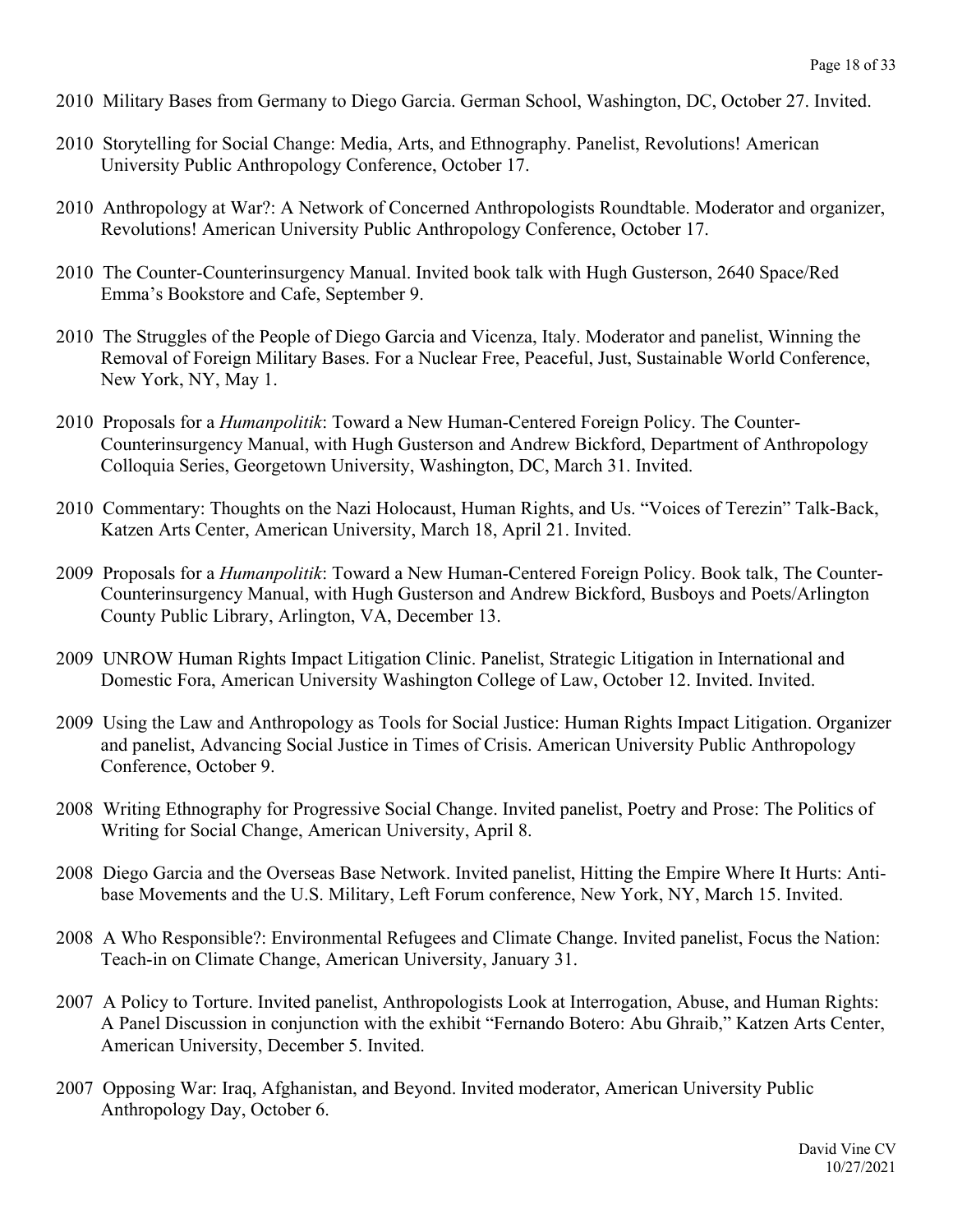- 2007 The "War on Terror" and Building Alternatives to the Assault on Liberties. Moderator, American University Public Anthropology Day, October 6.
- 2006 Militarism and Violence: Diego Garcia and U.S. Foreign Policy. Panelist, Exploring Public Anthropology event, Department of Anthropology, American University, October 28.

## **OTHER SCHOLARSHIP**

- 2021 Lists of U.S. Military Bases Abroad, 1776-2021. Spreadsheets, American University Library Digital Research Archive. https://doi.org/10.17606/7em4-hb13
- 2019 Lists of U.S. Military Bases Abroad, 1776-2019. Spreadsheets, American University Library Digital Research Archive. https://doi.org/10.17606/vfyb-nc07
- 2017-present The Chagos Archive. Creation and maintenance of online human rights documentation archive, ChagosArchive.org, dedicated to collecting archival materials about the Chagossian people exiled during creation of the US military base on Diego Garcia.
- 2017 Cornerstones of *In*security: 10 Reasons US Military Bases Are a Bad Deal for Australia. Research summary for International Peaceful Australia Network, October 6.
- 2017 List of U.S. Military Bases Abroad, 2017. Spreadsheet, American University Library Digital Research Archive. http://dx.doi.org/10.17606/M6H599.
- 2017 U.S. military bases map consultant. The Coming War with China, film directed by John Pilger.
- 2015 Mapping the Growth of Bases Worldwide. Map research and design, with Kelly Martin. Investigative Reporting Workshop, August 25.
- 2015 Mapping the Growth of Bases in Africa. Map research and design, with Kelly Martin. Investigative Reporting Workshop, August 25.
- 2008 The Struggle: Race and the Presidential Election. October 27. YouTube video.
- 2008 What Lies Beneath: Uncensored Views about Obama. October 20. YouTube video.
- 2006 Empire's Footprint: Expulsion and the U.S. Military Base on Diego Garcia. Ph.D. dissertation, Graduate Center, City University of New York.
- 2005 Travels with Charlie. Harper's Magazine. July 1966 letter from John Steinbeck offering advice on war in Vietnam, discovered in the Lyndon B. Johnson Presidential Library.
- 2005 *Dérasiné*: The Expulsion and Impoverishment of the Chagossian People [Diego Garcia]. 1<sup>st</sup> author, with S. Wojciech Sokolowski and Philip Harvey. Expert report for American University Washington College of Law, Washington, DC, and Sheridans Solicitors, London, April 9.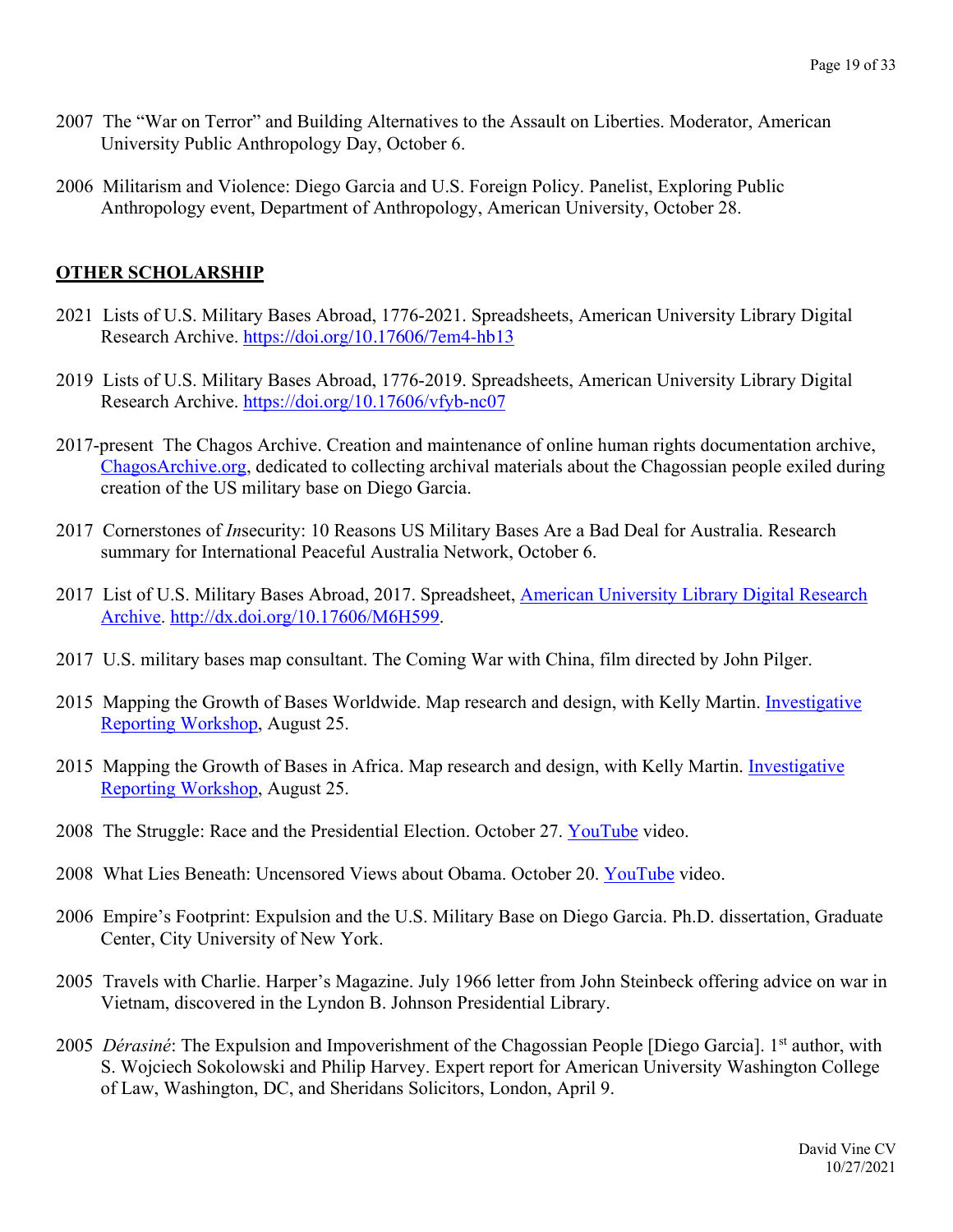- 2003 The Former Inhabitants of the Chagos Archipelago as an Indigenous People: Analyzing the Evidence. Expert report for American University Washington College of Law, Washington, DC, and Sheridans Solicitors, London, July 9.
- 2003 Gentrifying Fort Greene: How Race, Politics, and Globalization Are Transforming a Neighborhood. M.A. thesis, Graduate Center, City University of New York.
- 1997 Community & Identity in a Washington, DC Summer Basketball League. B.A. thesis with High[est] Honors, Wesleyan University, Middletown, CT.

#### **EXTERNAL GRANTS AND AWARDS**

- 2021 Los Angeles Times Book Prize in History Finalist for *The United States of War*.
- 2019 Rockefeller Foundation Bellagio Center Residency Program, Bellagio, Italy.
- 2018 Djerassi Resident Artists Program, Woodside, CA. Alternate.
- 2017 University of California Press Series in Public Anthropology International Book Competition Winner for *The United States of War* book proposal [see "Books"].
- 2011 Fund for Constitutional Government Grant, Stewart R. Mott Foundation.
- 2004-05 John F. Kennedy Research Grant, John F. Kennedy Library, Boston, MA.
- 2004-05 Grant-in-Aid of Research, Lyndon B. Johnson Library, Austin, TX.
- 2004-05 Research Travel Grant, Gerald R. Ford Library, Ann Arbor, MI [declined].
- 2003 Third Place, New York City Independent Press Awards: "Billions for Brooklyn—No Questions Asked: The Borough's New Power Brokers," Brooklyn Rail, Winter: 2-3.
- 1997-98 New York City Urban Fellow, Government of the City of New York.

#### **INTERNAL GRANTS AND FELLOWSHIPS**

- 2019 Mellon Faculty Development Grant, College of Arts and Sciences, American University.
- 2018 Book Incubator for The United States of War, with C. Anne Claus, Adrienne Pine, November.
- 2017 AU 2030 Social Equity Initiative. Co-author of successful proposal to create a university-wide initiative supporting engaged social justice scholarship to redress global inequalities.
- 2017 Mellon Faculty Development Grant, College of Arts and Sciences, American University.
- 2016 Mellon Faculty Development Fund Grant, College of Arts and Sciences, American University.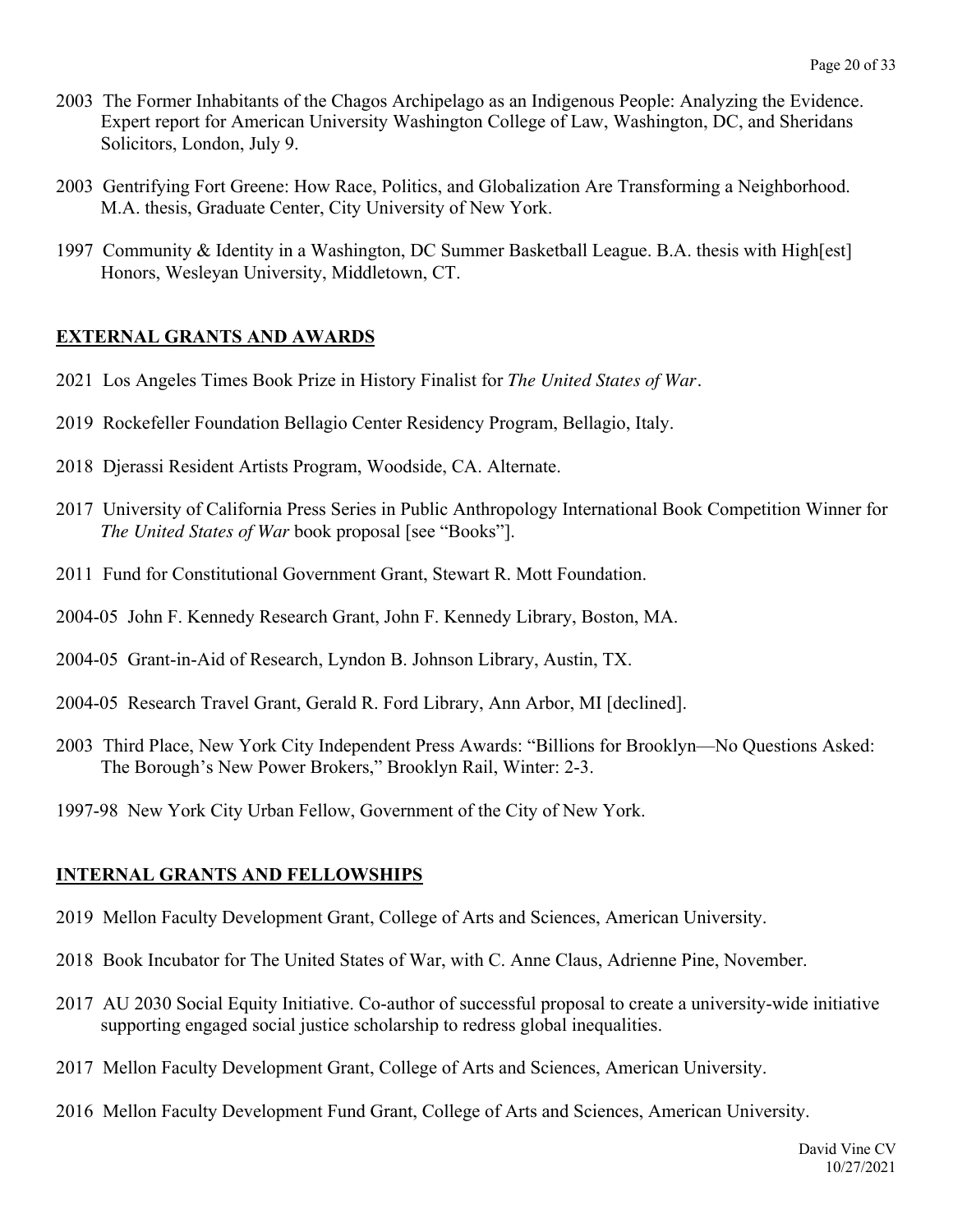- 2016 International Travel Grant, College of Arts and Sciences, American University.
- 2013-14 Mellon Faculty Development Fund grant, College of Arts and Sciences, American University.
- 2011-12 Mellon Faculty Development Fund grant, College of Arts and Sciences, American University.
- 2009-10 Faculty Research Award, American University.
- 2005-06 Dissertation Year Fellowship, Graduate Center, City University of New York.
- 2003 Mellon Fellow in Security Studies, Inter-University Consortium on Security and Humanitarian Action, Ralph Bunche Institute, Graduate Center, City University of New York.
- 2000-04 Robert Gilleece Fellowship, Graduate Center, City University of New York.
- 1997 Wesleyan University Hallowell Prize; Hyman Prize; Student Fellow Center for the Humanities.

## **CONFERENCES, EVENTS, AND SESSIONS ORGANIZED [selected]**

- 2021 20 Years Since 9/11: What Do We Do Now? American University, online, September 17.
- 2021 Scholarship to Change the World: New Books in Public Anthropology at American University, Department of Anthropology, online, April 6.
- 2021 Rebecca Gibson: The Corseted Skeleton book talk. American University, online, March 25.
- 2021 Julian Aguon: The Properties of Perpetual Light book talk. American University, online, February 11.
- 2014-18, 2010-12 Public Anthropology Conference faculty liaison. Department of Anthropology, American University (AU).
- 2018 Anthropologists Collaborate: A Conversation about Working with Social Movements and Community Organizations. American University Public Anthropology Conference, October 27.
- 2016-2018 Social Impact Talks/Social Justice Colloquium. Co-organizer, Department of Anthropology, AU.
- 2017 Let Us Return! A Strategy Session to Assist the Chagos Refugees. American University Public Anthropology Conference, November 4.
- 2017 What is *Public Anthropology*? Co-organizer with Public Anthropology Seminar. American University Public Anthropology Conference, November 3-4.
- 2017 Symposium to Honor Professors Dolores Koenig and Nina Shapiro-Perl. Department of Anthropology, AU, April 21.
- 2016 Let Us Return! A Strategy Session to Assist the Chagos Refugees. American University Public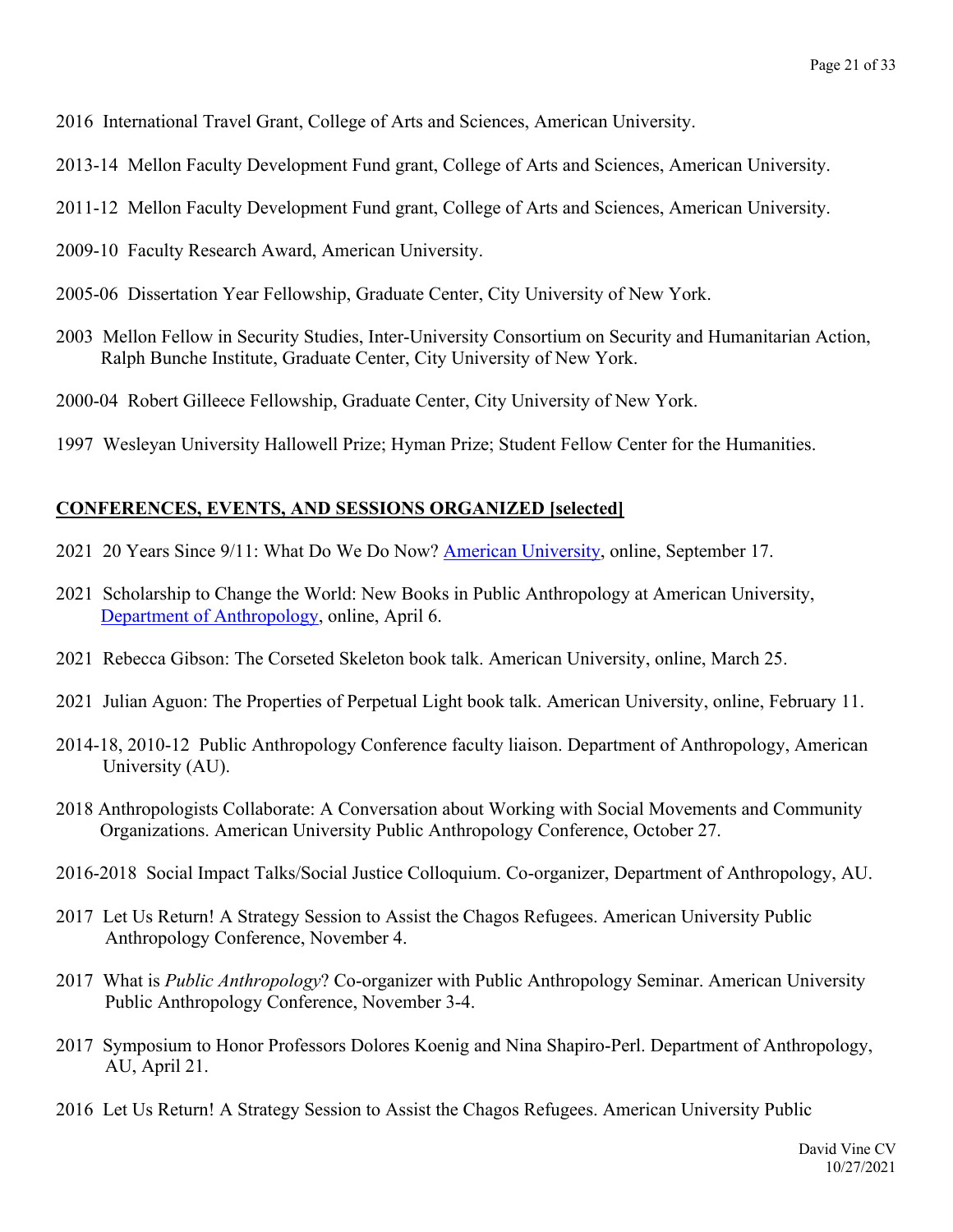Anthropology Conference, October 8.

- 2016 Beyond "Diversity": An AU Discussion, Department of Anthropology, AU, March 18.
- 2015 How Can AU Help Refugees? AU, December 1.
- 2015 Chocolate City Transformed: Gentrification in DC. AU, October 14.
- 2015 Public Anthropology Conference faculty liaison. Department of Anthropology, AU, October 4-5.
- 2014 Public Anthropology Conference faculty liaison. Department of Anthropology, AU, October 4-5.
- 2014 Research to Change the World? How to Develop Research Questions that Contribute to Social Change. American University Public Anthropology Conference, October 5.
- 2014 A Force for Good? The Militarization of Humanitarianism. American University Public Anthropology Conference, October 5.
- 2014 Challenging Militarism and Militarization: A Public Anthropology Clinic Discusses Its Work with an Exiled People, Military Conversion, and the Costs of War. American University Public Anthropology Conference, October 5.
- 2012 Co-organizer. Militarism: Critical Anthropological Perspectives. Anthropological Association Annual Meeting, San Francisco, CA, November 14-18. Invited panel.
- 2012 Living with Bases in Okinawa [dialogue with Okinawan delegation]. American University, January 25.
- 2011 Co-organizer. Global Day of Action on Military Spending. American University, April 12.
- 2010 Ending the U.S. Wars in Afghanistan and Iraq: A Discussion with Phyllis Bennis, Raed Jarrar, and Miriam Pemberton. American University, October 25.
- 2010 Winning the Removal of Foreign Military Bases. For a Nuclear Free, Peaceful, Just, Sustainable World Conference, New York, NY, May 1.
- 2010 Ending the U.S. War in Afghanistan: A Conversation with Phyllis Bennis. American University, April 21.
- 2010 The Insecure American: Book Reading and Signing with Hugh Gusterson, Susan Hirsch, Roger Lancaster, Janine Wedel, and Brett Williams. American University, February 25.
- 2009 Conference organizing committee and host. Security without Empire: National Organizing Conference on Foreign Military Bases. American University, February 27-March 2.
- 2008 Network of Concerned Anthropologists Open Meeting. American Anthropological Association Annual Meeting, San Francisco, CA, November 21.
- 2008 Conference coordinator. Supporting Social Movements: The Fifth Annual Public Anthropology Conference, American University, October 31-November 1.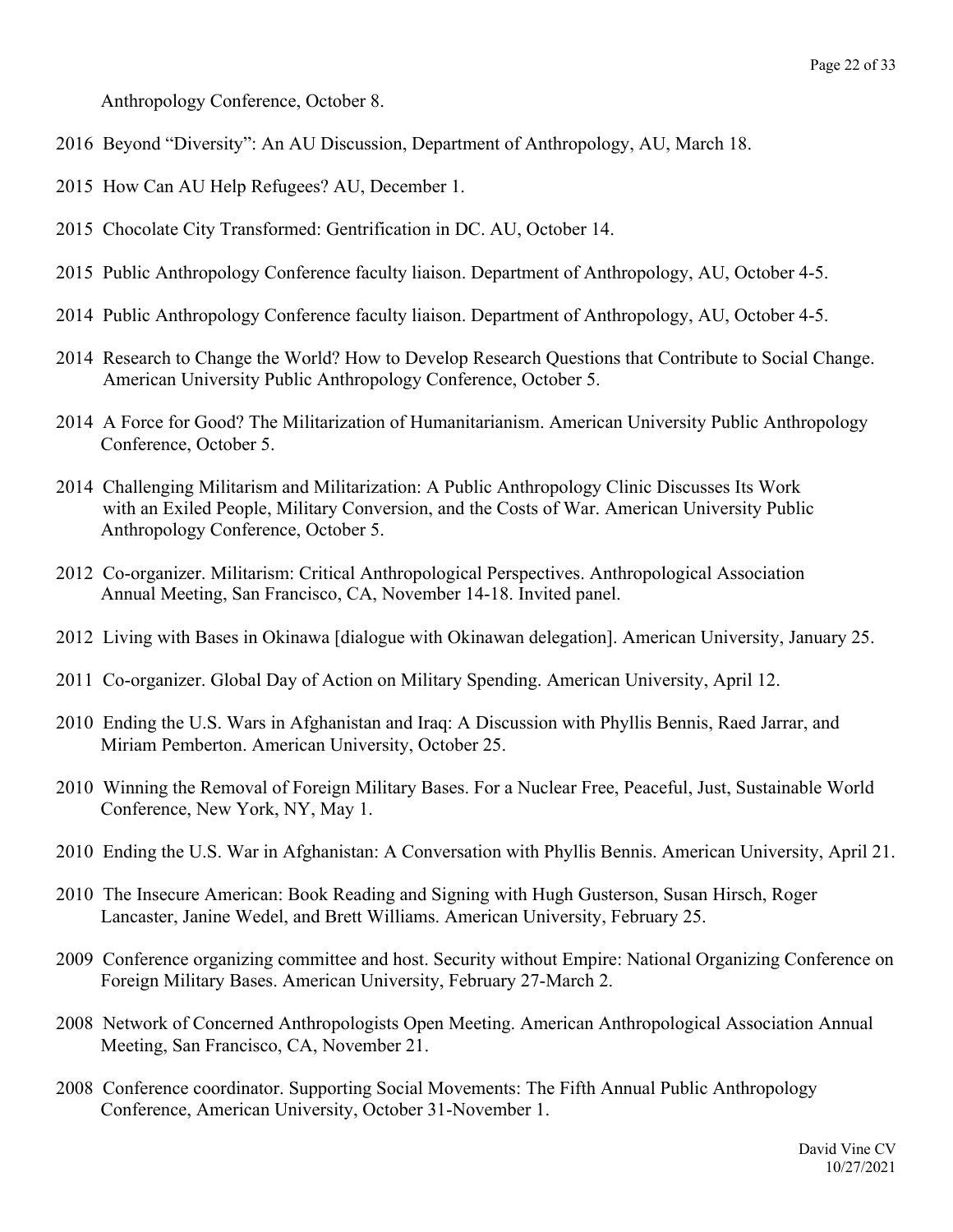- 2008 Tour organizing committee. No Bases for Empire Speaking Tour, East Coast tour, April 10-19.
- 2008 Co-organizer. Freedom Seder for the Exiled People of Diego Garcia. No Bases for Empire Speaking Tour, Busboys and Poets, Washington, DC, April 18.
- 2007 Organizer. Thinking about Bases III: A Specialist Meeting on the Global U.S. Military Base Network, American University, November 27-28.
- 2007 Conference coordinator; organizer for three panels. American University Public Anthropology Conference, October 5-6.
- 2005 Organizer. Thinking about Bases: A Specialist Meeting on the Global U.S. Military Base Network. Graduate Center, City University of New York, September 13.

#### **OTHER PROFESSIONAL SERVICE AND ACTIVITIES**

- 2014-present Let Us Return USA! organizer of U.S. support group for exiled Chagossians.
- 2012-present TomDispatch.com, contributor.
- 2010-present Costs of War Project, Watson Institute, Brown University, Advisory Board.
- 2009-present Foreign Policy in Focus (Institute for Policy Studies), Washington, DC, contributor.
- 2009-2012 American Anthropologist "Public Anthropology Reviews" section, co-editor.
- 2008-2009 National Project on Foreign Military Bases, organizing committee member.
- 2007-present Network of Concerned Anthropologists, steering committee member.
- 2001-present The Harms of Expulsion: Research with Chagossians in Mauritius and Seychelles. Expert witness for US, UK lawsuits led by attorneys Michael Tigar (Duke, American University law schools) and Richard Gifford (Clifford Chance, London).
- 1999-2000, 2001 Nathan Kline Institute for Psychiatric Research, Ethnographer, New York City.
- Reviewer [selected]: UK Economic and Social Research Council; Duke University Press; Stanford University Press; New York University Press; Diplomatic History; International Political Sociology; International Security Quarterly; Journal of Conflict Studies; Journal of the Indian Ocean Region; Environment and Planning D: Society and Space; Studies in Law, Politics, and Society; Anthropology Today; Anthropology Now; Journal of Ethnic and Migration Studies.

#### **MEDIA APPEARANCES [selected**]

*Book reviews*: davidvine.net/unitedstatesofwar; basenation.us/reviews; davidvine.net/islandofshame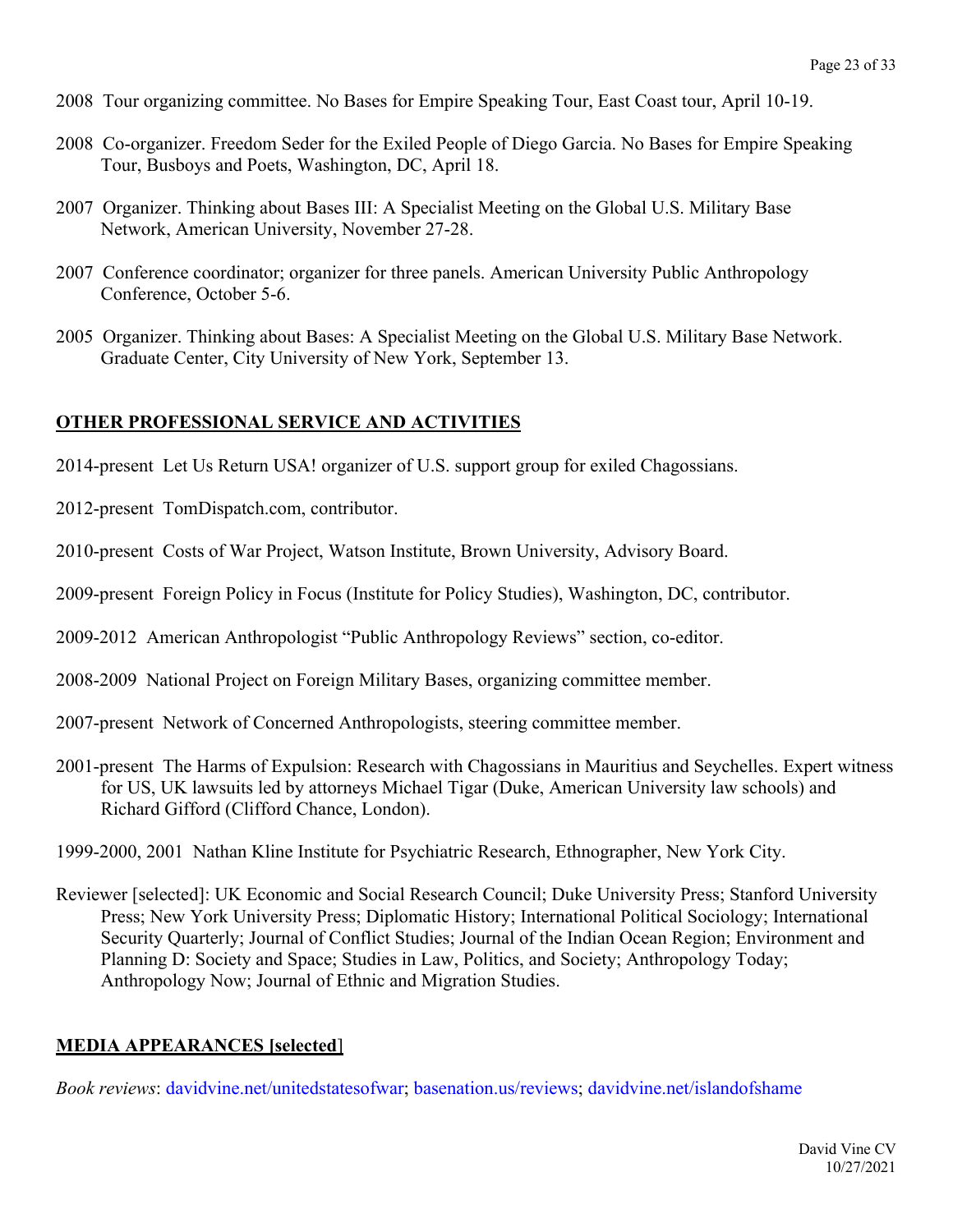- 2021 Ralph Nader Radio Hour. *The United States of War*, July 17. Guest.
- 2021 The Nation. Anti-Asian Violence in America Is Rooted in US Empire, March 19. Quoted.
- 2021 TRT World. Explained: The US military's Global Footprint, March 12. Quoted.
- 2021 USA Today. Exclusive: US Counterterrorism Operations Touched 85 Countries in the Last 3 Years Alone. February 26. Quoted, data used for maps.
- 2021 USA Today. "A Reckoning Is Near": America Has a Vast Overseas Military Empire. Does It Still Need It? February 25. Quoted, data used for maps, video.
- 2021 Johnny Harris Videos. The US Military is Everywhere, February 24. Interviewed, data used for maps.
- 2021 I, Chagossian. Directed by S. Jean-Noël Pierre. Daisyday Films (France). Interviewed.
- 2020-21 Podcast Appearances for *The United States of War* [selected]: Scheer Intelligence Podcast; Empire Has No Clothes (American Conservative magazine); Ralph Nader Radio Hour Podcast; New Books Network; Untold Pacific with James Bradley; Codepink Radio; A Corrections Podcast; Press the Button (Ploughshares Fund); In the Context of Empire; Keeping Democracy Alive; Versus History Podcast; PARC Media Podcast with Vince Emanuele; CitizenTruth; Southpaw Podcast.
- 2020 Radio France International. Will US Maintain Global Military Dominance under Biden? November 10. Interviewed.
- 2020 Radio France International. US Elections 2020: The Roller-Coaster that Is the State of Arizona, November 4.
- 2020 Truthout. The US Chose Endless War Over Pandemic Preparedness. Now We See the Effects, October 18. Interviewed.
- 2020 Washington Post. Is the 9/11 Era Over? Quoted, "Creating Refugees" paper analyzed.
- 2020 CBS News. At Least 37 Million People Have Been Displaced by the U.S. War on Terror, Study Finds, September 11. Interviewed.
- 2020 Democracy Now! Cost of War: 37 Million Displaced by the U.S. "War on Terror" since 9/11, September 11. Interviewed.
- 2020 New York Times. At Least 37 Million People Have Been Displaced by America's War on Terror, September 8. Quoted, data used as source for article.
- 2019 Risky Business: Australia's Military Alliance with the US. Edited by Casey Davidson, May 19. Interviewed.
- 2019 Al Jazeera. "Did the UK steal the Chagos Islands?" May 14. Guest.
- 2019 Newsweek. Russia Asks Why It Should Leave Venezuela When U.S. Military Bases Cover "The Whole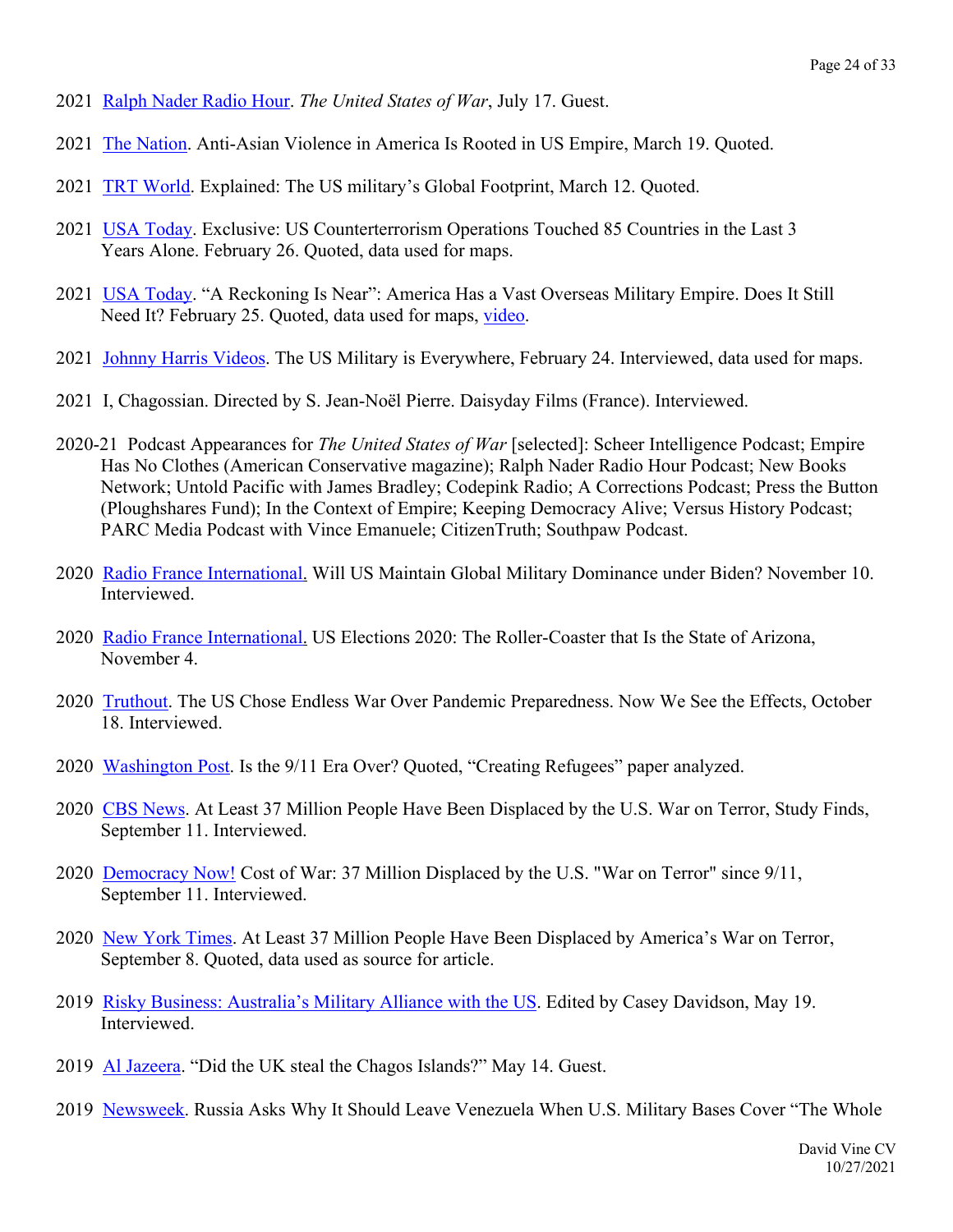World," April 3. Base Nation map used.

- 2019 CNN.com. Is the United States about to Lose Control of Its Secretive Diego Garcia Military Base? March 10. Quoted.
- 2019 Salon.com. Bases, Bases, Everywhere... Except in the Pentagon's Report: According to Author David Vine, There Could Be Hundreds of Off-the-Books Military Bases around the World, January 11. Quoted.
- 2019 Another Paradise. Directed by Olivier Magis. Clin d'oeil Films (Belgium). Interviewed.
- 2018 USA TBD with Dave Bernath. November. Interviewed.
- 2018 Radio France International. Chagos Islands Sovereignty Case—The End of the End of British Colonial Rule in Africa? September 7. Quoted.
- 2018 Christian Science Monitor. Indian Ocean Islands' Decolonization Dispute Gets Day in International Court, September 11. Quoted.
- 2018 Newsweek. V-J Day: U.S. Military Power in Asia Grew after World War II, But Do We Still Need Bases There?, August 22. Quoted.
- 2018 Los Angeles Times*.* A Half-Century after Being Uprooted for a Remote U.S. Naval Base, These Islanders Are Still Fighting to Return. August 14. Quoted.
- 2017 Naeil Daily Newspaper [South Korea]. We Need to Withdraw US Forces from the Korean Peninsula in Order to Reach a Peace Treaty or Agreement [Interview] David Vine, Professor of American University, November 13.
- 2017 Mare [Germany]. "Die Besatzung," no. 122 (June/July). Two-page interview about Diego Garcia.
- 2017 Wake [foreign policy podcast]. "The Costs and Benefits of Overseas Base," May 1. Guest.
- 2017 The Coming War with China. Directed by John Pilger. Bullfrog Pictures. Interviewed.
- 2017 Al Jazeera. "Pyeongtaek: A US base, Americana in Rural South Korea," March 4. Quoted.
- 2017 Le Monde Diplomatique, "Les Bases Militaires, Fléau Écologique," January 24. Cited.
- 2016 Cultural Anthropology: A Toolkit for a Global Age (W.W. Norton), Kenneth J. Guest. Two-page profile.
- 2016 Sagren. Screenplay by Richard Short. Innovative Artists, Santa Monica, CA. Consultant and credited acknowledgement on title page of screenplay about Diego Garcia and the exiled Chagossians.
- 2016 Vox.com. How America Became a Superpower, November 23. Cited.
- 2016 30 Seconds to Midnight, directed by Regis Tremblay. Interviewed.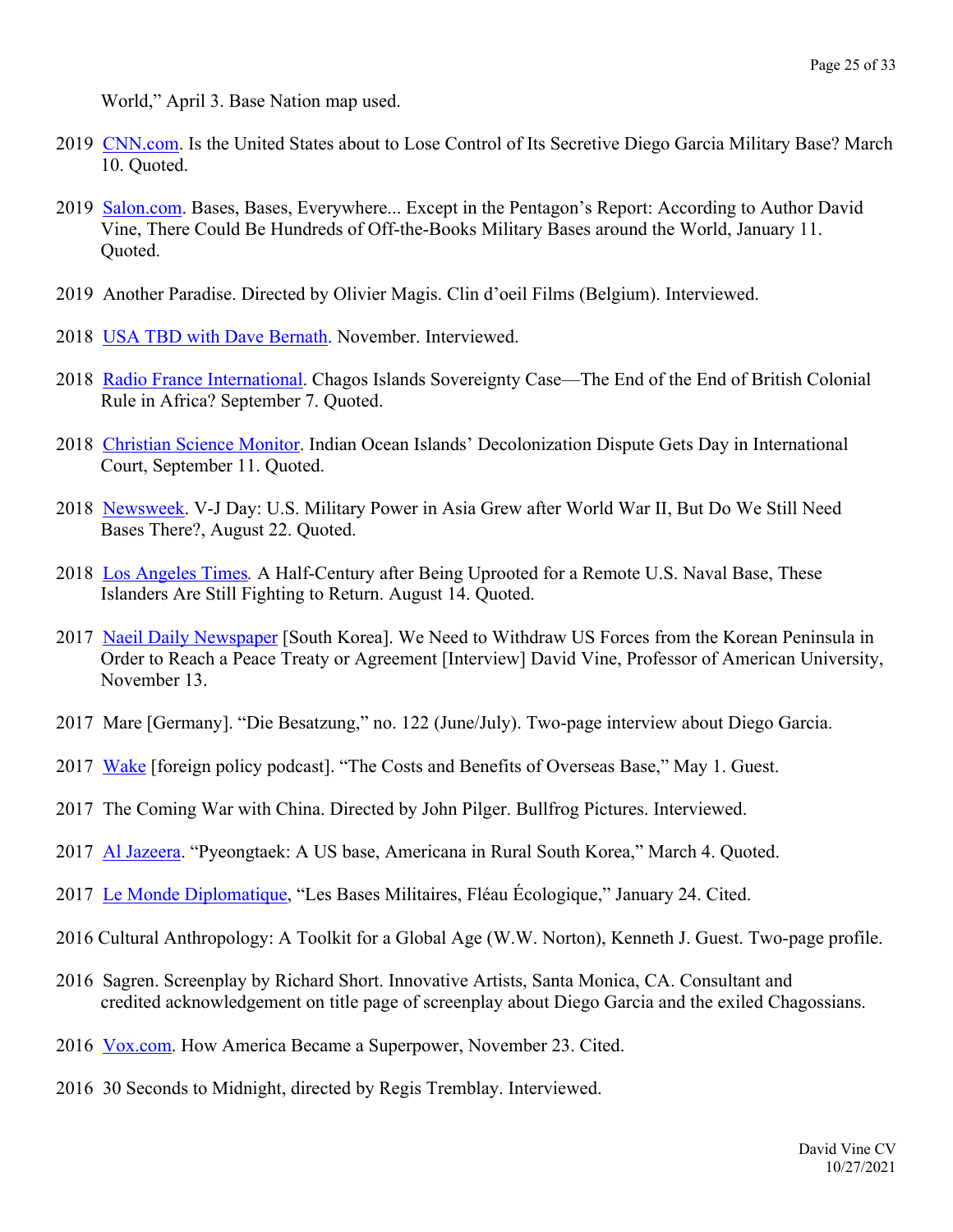- 2016 Le Mauricien [Mauritius]. David Vine, Professeur d'Anthropologie à l'Université de Washington DC: "L'image de SAJ et Olivier Bancoult Ensemble à l'Onu Est un Symbole Très Fort," October 3. Quoted.
- 2016 Wake Up Call podcast. The Unbelievably Horrific Diego Garcia Tragedy with Dr. David Vine, August 19. Guest.
- 2016 Economist. Go Home, Yankee, August 13-19. Quoted.
- 2016 Pivot TV. Truth and Power, "Camp Justice" [episode], March 18. Profiled.
- 2016 Here and Now, NPR, January 27. Guest.
- 2016 Reason TV. ISIS is Expanding. Should US Military Bases Abroad Expand Too? January 21. Guest.
- 2015-2016 Selected additional *Base Nation* radio interviews with POTUS SiriusXM Satellite Radio; No Alibis KCSB; KPFK Pacifica Public Radio; Robert F. Kennedy Jr.'s Ring of Fire; Texas Public Radio; BYU Public Radio; Wisconsin Public Radio; Vassar College Public Radio; This is Hell; Mike Feder Show; Michael Caster Show.
- 2015 NPR, On Point with Tom Ashbrook. A New String of Military Bases Abroad? December 14. Guest.
- 2015 One World Longreads. Fear and Loathing in Djibouti, December 3. Quoted.
- 2015 Washington Post, "The Costs of Maintaining Our Bases Overseas," review of Base Nation by Celeste Ward Gventner, October 25.
- 2015 To the Point, NPR, "Should the US Rethink the Huge Cost of Its Military Bases?" September 16. Guest.
- 2015 TeleSur, Empire Files with Abby Martin, September 5. Interviewed.
- 2015 Kojo Nnamdi Show, NPR, "Base Nation by David Vine," August 26. Guest.
- 2015 CSPAN-TV, "Book Discussion on Base Nation," August 26. Book talk at Politics & Prose, Washington, DC.
- 2015 The Diplomat, "Are U.S. Military Bases Abroad Harming the United States?" August 26. Quoted.
- 2015 All Things Considered, NPR, "Do America's Military Bases Abroad Help Or Hinder Global Security?" August 23. Guest.
- 2015 Order from Chaos, Michael E. O'Hanlon Brookings Institution blog, "Don't Close U.S.S. Bases Overseas," July 28. New York Times Op-ed analyzed.
- 2015 Geographical Imaginations, Derek Gregory blog, "Base Lines and Military Projections," bases map and Base Nation review, June 26.
- 2015 La Presse (Montreal), "Les Bases Sont La Politique," Nicolas Bérubé, April 15. Quoted.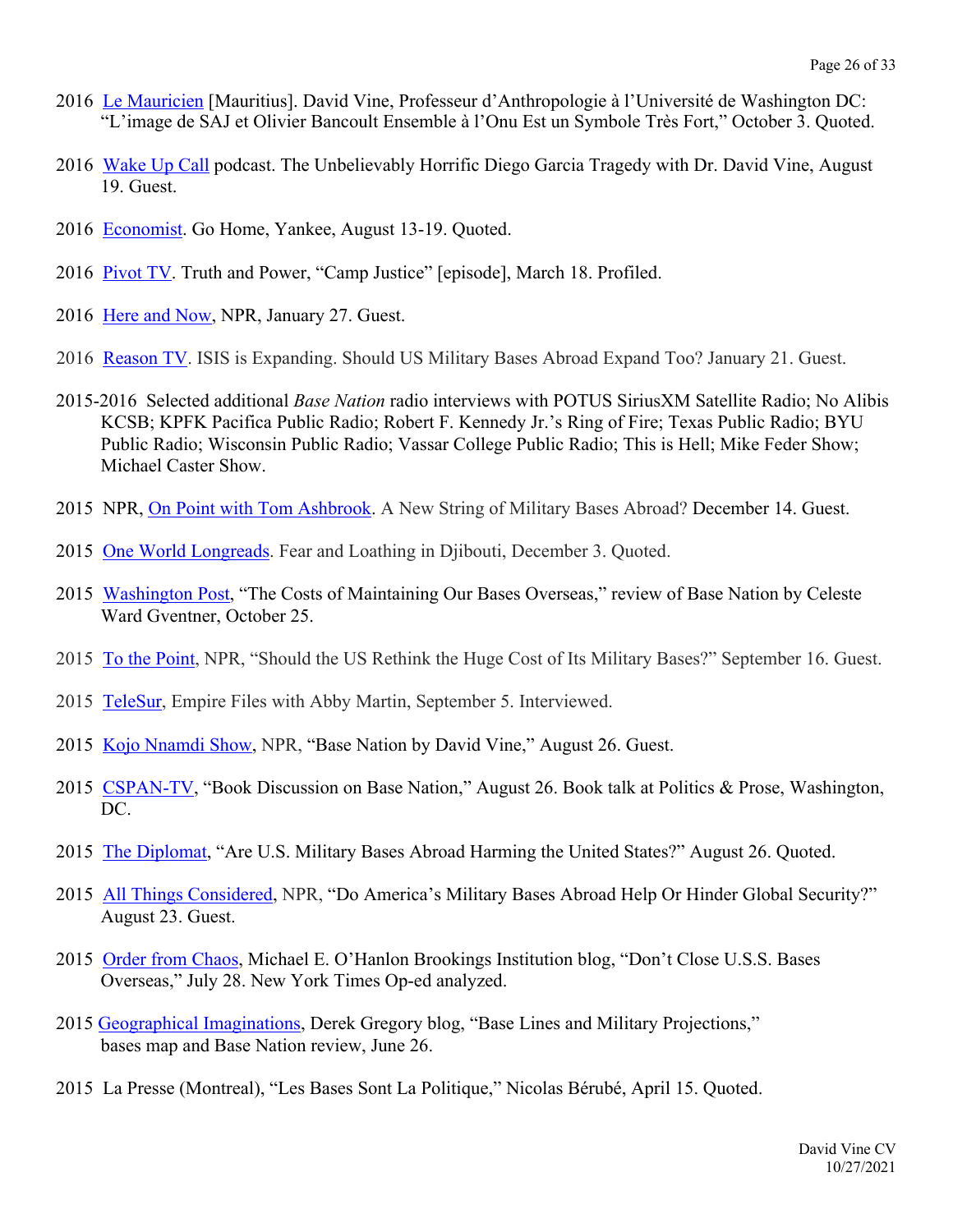- 2015 Quartz, "These Are All the Countries Where the US Has a Military Presence," Annalisa Merelli, April 2. Quoted and provided data for maps.
- 2015 Vox.com, "Why Does the US Have 800 Military Bases around the World?" March 18. *Base Nation* cited.
- 2015 Tages Anzeiger (Zurich), "Zurück ins Paradies," January 23. Quoted.
- 2015 Pacifica Radio/WPFW DC, Community Watch and Comment with David Rabin, January 20. Guest.
- 2014 Vice.com UK, "Italy Is Getting Fed Up with American Soldiers," August 3. Quoted.
- 2014 NPR/KCSB Santa Barbara, No Alibis, "Diego Garcia and the Chagossians," July 23. Guest.
- 2014 Newsweek, "Private Morales Doesn't Want to Die for Your Sins," February 27. Quoted.
- 2013 La Stampa.it, "Basi USA in Italia: perché sempre più strategiche: Inchiesta Americana," October 22. Column on 2013 "The Italian Job" article.
- 2013 UPI.com, "U.S. Builds Up Military Bases in Italy for African Ops," October 15. Quoted.
- 2013 La Repubblica, "Italia 'Base di Lancio' delle Guerre USA Solo da Noi le Truppe Non Diminuiscono," October 6. Report on "The Italian Job" article.
- 2013 Anti-War Radio, Scott Horton Show, May 30. Guest.
- 2013 NPR/KCSB Santa Barbara, No Alibis, May 22. Guest.
- 2012 Tokyo Shimbun, "The Deployment of Osprey: Quick-and-Dirty Conclusion in the Furious Opposition of Okinawans," October 2. Quoted.
- 2012 Sirius/XM Radio, Mike Feder Show, August 25. Guest.
- 2012 La Jornada (Mexico City), "Changes in U.S. Military Strategy," August 3. Quoted.
- 2012 Politken (Denmark), "Secret U.S. Bases Are Springing Up All Over," July 26. Quoted.
- 2012 WNUR FM Chicago, This Is Hell, July 21. Guest.
- 2012 Gary Null Show, Progressive Radio Network, July 23. Guest.
- 2012 Huffington Post Live, "The Lily-Pad Strategy," July 18. Interview.
- 2012 Al Jazeera English, "Chagos: The Heart of an American Empire?" Sarmila Bose, March 15. Interviewed.
- 2011 Pacific Daily News (Guam), "Professor Visits to Study Military Impact," September 24. Featured.
- 2011 KPRG Public Radio Guam, Beyond the Fence, September 23. Interview.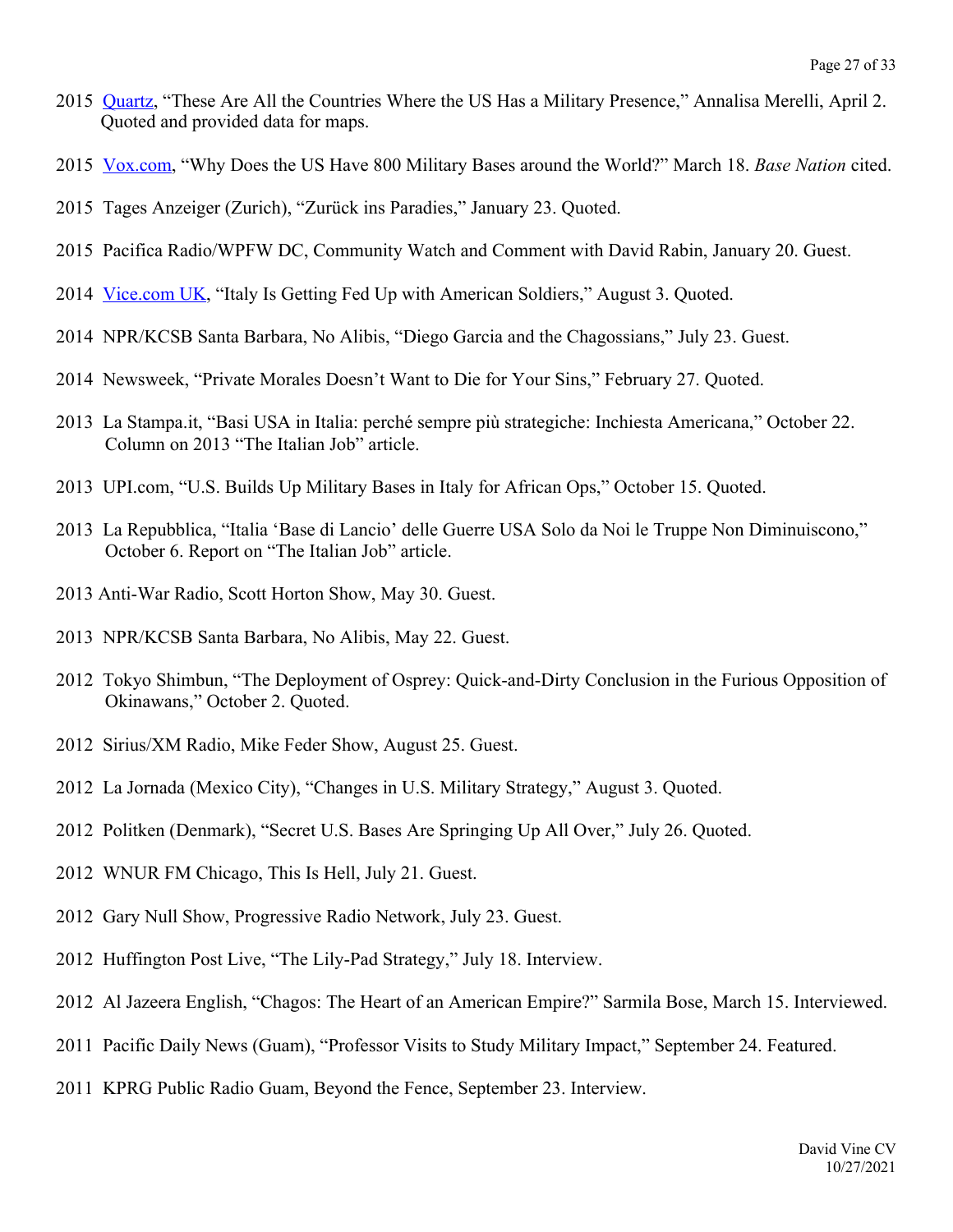- 2011 Ryukyu Asahi Broadcasting (Japan) online, August 3. Featured.
- 2011 The Hankyoreh (South Korea), "Endangered Peace in Gangjeong," July 27. Featured.
- 2011 Guardian (London), "Environmentalists Warn Exiles of 'Delicate Balance,'" May 20. Quoted.
- 2011 Japan Times, "Witness Disputes Maher Denial," April 19. Featured.
- 2011 Japan Today/Kyodo News, "Maher's Denial of Okinawa Remarks 'Unbelievable,' Says U.S. Academic," April 14. Featured.
- 2011 NHK TV (Japan), The Kevin Maher Affair and Okinawa, March 11. Interview.
- 2011 Kyodo News TV (Japan), The Kevin Maher Affair and Okinawa, March 11. Interview.
- 2011 Mainichi Daily News (Japan), The Kevin Maher Affair and Okinawa, March 10. Quoted.
- 2011 Kyodo News. Prof. Says Memo of U.S. Diplomat's Okinawa Remarks Accurate, March 9. Quoted.
- 2011 CBC Radio (Canada), Dispatches, January 6. Interview.
- 2009 Island of Shame television and radio interviews [selected]: "Book TV," C-SPAN II; The World, PRI/BBC/WGBH; Democracy Now!, Pacifica Radio/TV; Australian Broadcasting Corporation; Canadian Broadcasting Corporation; "Books of Our Time," Comcast CN8 (New England and Mid-Atlantic); KCUR/NPR Kansas City; Cindy Sheehan's Soapbox; Antiwar.com Radio.
- 2009 Pacifica Radio/WPFW DC, Africa Now, October 7. Interview.
- 2008 Fox News Network, Fox Special Report with Britt Hume, September 8. Interview.
- 2008 NPR, Kojo Nnamdi Show, "Social Science and the Pentagon," August 6. Interview.
- 2008 Washington Post, "Military's Social Science Grants Raise Alarm," Maria Glod, August 3, p. A5. Quoted.
- 2008 NPR/Radio Netherlands, The State We're In, July. Interview.
- 2007 Inside HigherEd, "Questions, Anger and Dissent on Ethics Study," November 30. Quoted.
- 2007 Newstalk Radio Ireland, The Wide Angle, October 21. Interview.
- 2007 CultureTube "Segment 1: Human Terrain System and War In Iraq." Interview.
- 2007 Time, "Postcard: Diego Garcia," Massimo Calabresi, September 13. Quoted.

#### **DISSERTATION AND THESIS SUPERVISION**

Shereen Abdel-Nabi, Ph.D., chair.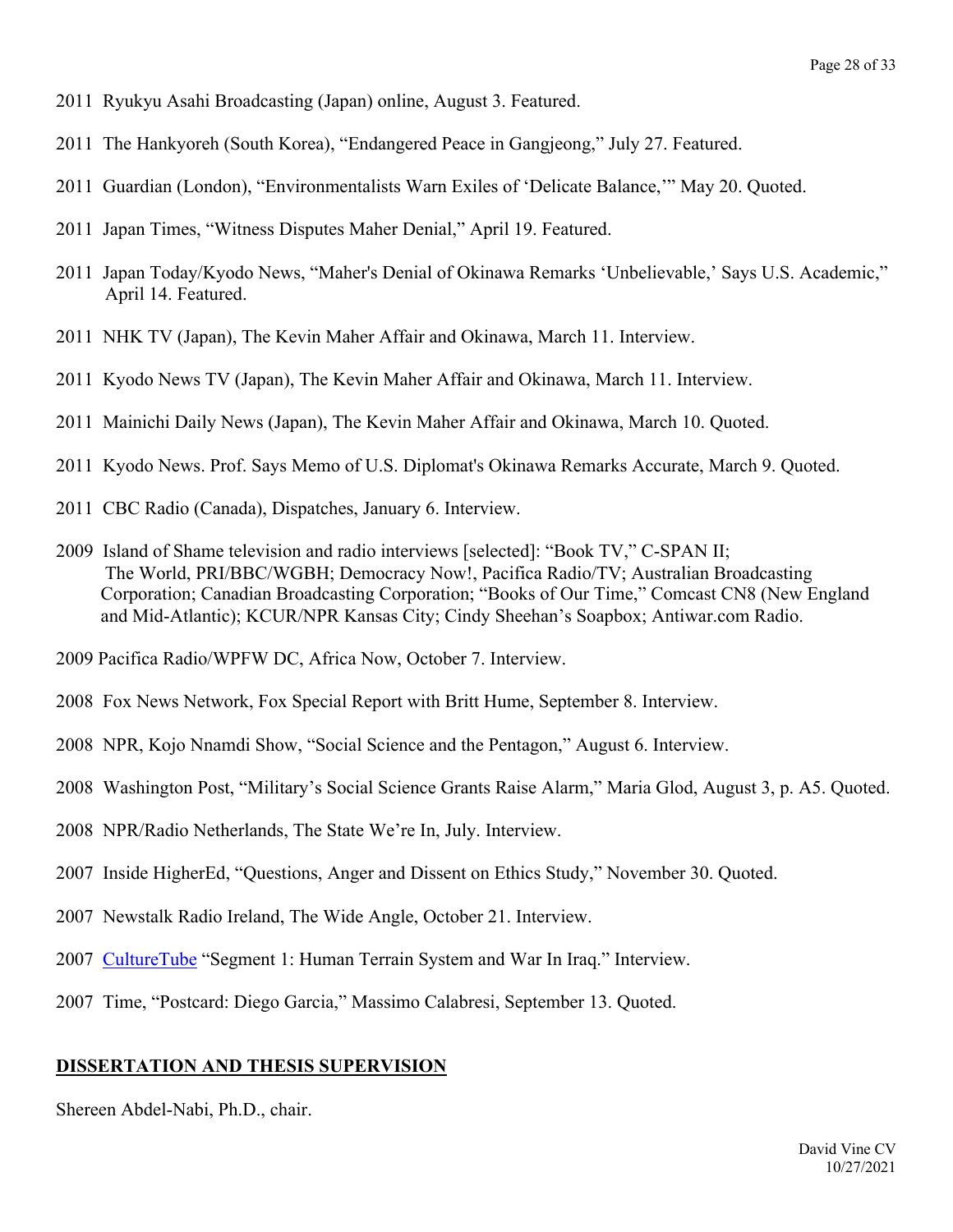Francesca Emanuele, Ph.D., chair. Anastassia Fagan, M.A. awarded Dec. 2017/Ph.D., chair (from Apr. 2017). Heba Ghannam, Ph.D., chair. Pawan Haulkory, Ph.D., chair. Hoching Jiang, Ph.D., chair. Maya Kearney, Ph.D., chair. Bridget Klein, Ph.D., chair. Francis Martin, Ph.D., chair. Joshua Schea, Ph.D., chair. John Villecco, Ph.D., chair. Beth Geglia, Ph.D., co-chair. Rasheda Khan, Ph.D., committee member. Laura Jung, Ph.D., committee member, degree awarded May 2021. Sarah Swick, Ph.D., committee member, degree awarded December 2018. Sean Furmage, Ph.D., chair, degree awarded May 2018. Kyriakos Iliadis, M.A. Substantial Research Project (SRP), chair, degree awarded May 2018. Caroline Robertson, M.A. SRP, chair, degree awarded December 2017. Mysara Abu-Hashem, Ph.D., chair (2010, 2012-2016), degree awarded May 2017. Christopher Partridge, chair, degree awarded May 2017. Rebecca Simpson, M.A. SRP, chair, degree awarded May 2017. Kalfani N. Turé, Ph.D., committee member, degree awarded May 2017. Anthony Gualtieri, Ph.D., committee member, degree awarded December 2016. Hope Bastian, Ph.D., committee member, degree awarded August 2016. Adriana Grau, M.A. SRP, reader, committee member, degree awarded August 2016. Alexandra Gardner, M.A. SRP, chair, degree awarded December 2015. Joowon Park, Ph.D., committee member, degree awarded May 2015. Abigail Conrad, Ph.D., chair, degree awarded December 2014. Sabrina Gavigan, M.A. (Ph.D. Aug. 2011-Aug. 2014), chair, December 2014. Julie Maldonado, Ph.D., committee member, degree awarded May 2014. Matthew Thomann, Ph.D., committee member, degree awarded May 2014. Patrick Irelan, M.A. thesis, chair, degree awarded August 2013. Michel Tinguiri, Ph.D., chair, degree awarded May 2013. Harjant Gill, Ph.D., chair, degree awarded August 2012. Kelly Kundrat, M.A. thesis, chair, degree awarded August 2012. Matthew Wickens, Ph.D., committee member, degree awarded August 2012. Micah Trapp, Ph.D., committee member, degree awarded May 2012. Jessica Torres, M.A. (originally Ph.D. chair), committee member, degree awarded May 2012. Devin Molina, Ph.D., chair, degree awarded December 2011. Julie Clare, M.A. thesis, chair, degree awarded December 2011. Amanda Fedder, M.A. Non-Thesis Option Papers (NTOs), degree awarded May 2011. Ashley Welsh, M.A. NTOs, degree awarded May 2011. Benjamin King, M.A. NTOs, chair, degree awarded May 2011. Norma Carolina Sandoval, M.A. NTOs, chair, degree awarded May 2011. Rodolfo Tello Abanto, Ph.D., chair, degree awarded May 2009. Kelly Ernst, Ph.D., committee member, degree awarded May 2009. Dylan Kerrigan, Ph.D., committee member, degree awarded May 2009. Ally Krupar, SIS Significant Research Paper (Thesis), degree awarded August 2010. Debralyn Andres, M.A. NTOs, degree awarded May 2009.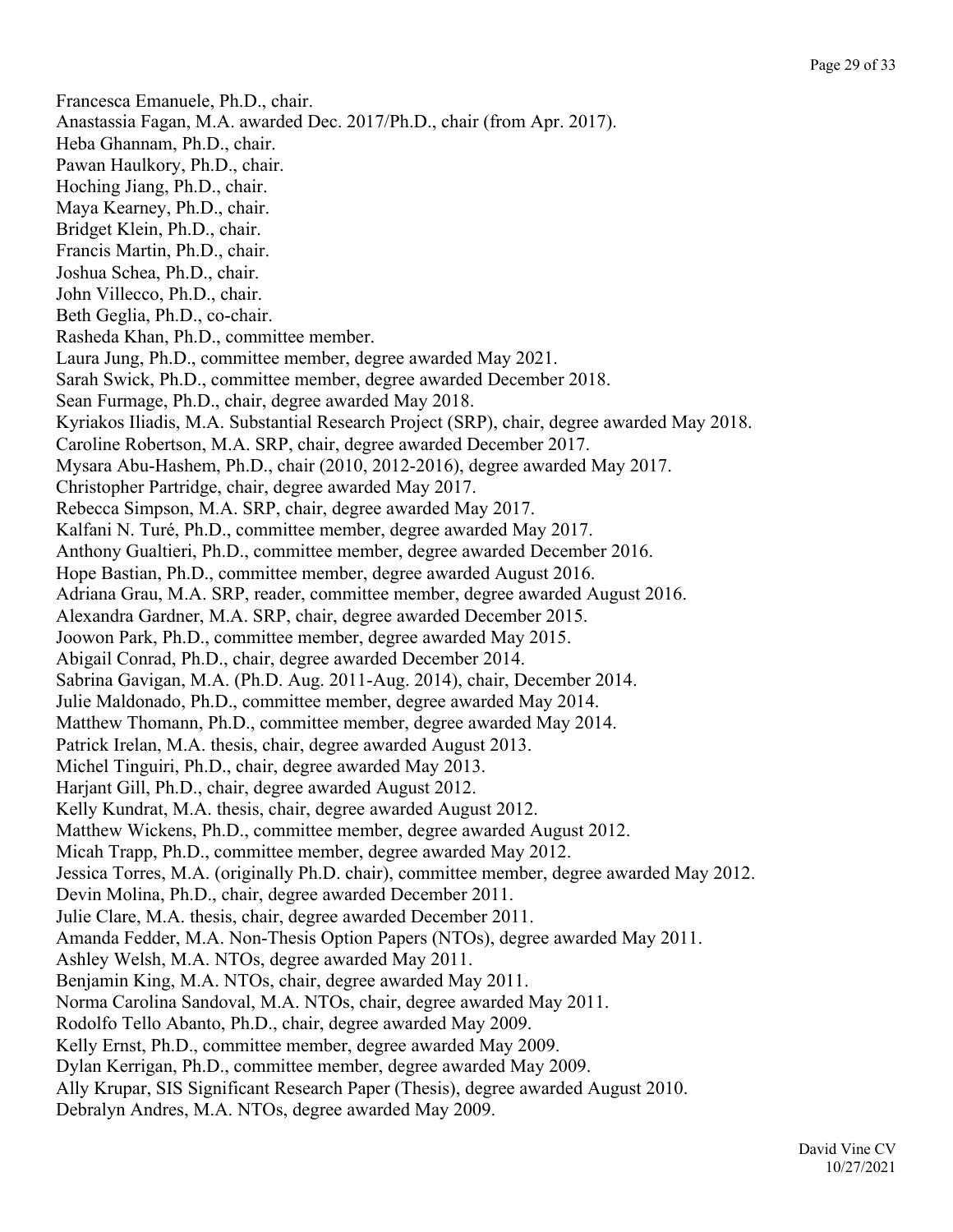Lan Pich, M.A. NTOs, degree awarded May 2008. Emily Noll, B.A. senior capstone, degree awarded May 2008. Aminah (Amy) Teachout, B.A. senior capstone, degree awarded May 2008.

# **CURRICULUM DEVELOPMENT [major]**

Department Undergraduate CORE Writing 2 Course, Fall 2021. Department Undergraduate CORE Curriculum, Spring 2018-Fall 2019. Department Undergraduate Major Year-long Capstone Experience, Spring 2015-Spring 2017. Department Undergraduate Honors Program, Fall 2015-Spring 2016. ANTH 439/639: Understanding Violence in the US (new course), Spring 2021. ANTH 251: Anthropological Theory (new syllabus for existing class), Spring 2020. ANTH 635: Violence (Race, Gender, and Social Justice Seminar) (new course), Spring 2019. ANTH 210: Race and Racism (new syllabus for existing class), Fall 2018. ANTH 602: Craft of Anthropology (new PhD/MA foundations course syllabus), Spring 2018, Spring 2020. ANTH 544: Topics in Anthropology: Social Movements (new course), Spring 2018. GNED 130: War, Refugees, and Human Rights (new Complex Problems course pilot), Fall 2017, 2016. ANTH 635: Race, Gender, and Social Justice Seminar: Understanding Violence and War, Spring 2017. ANTH 450: Senior Seminar in Anthropology (substantial revision of existing course), Spring 2017, 2016, 2015. ANTH 542: Chagos Refugees Public Anthropology Clinic (new course), Fall 2016. UCOL 150: Anthropology of Life in US (University College substantial revision of existing course), Fall 2015. ANTH 640: Anthropology of Militarism: A Public Anthropology Clinic (new course), Fall 2014. ANTH 450: Anthropology of Power (substantial revision of existing course), Spring 2013. ANTH 440: Contemporary Ethnographies (substantial revision of existing course), Spring 2013. ANTH 350: War/Peace: Exploring the Impacts of U.S. Overseas Military Bases (new course), Spring 2012. ANTH 150: Anthropology of Life in US (substantial revision of existing course), Spring 2010. ANTH 596: Understanding War, Building Peace (new course), Spring 2009. ANTH 640: Writing Ethnography for Social Change (new course), Spring 2008. ANTH 640: Human Movement (new course), Fall 2007. ANTH 542: Reinventing Applied Anthropology (substantial revision of existing course), Fall 2007. ANTH 535: Ethnicity and Nationalism (substantial revision of existing course), Spring 2007. ANTH 110: Culture and Human Experience (substantial revision of existing course), Fall 2006.

# **COURSES TAUGHT**

- Graduate: Violence (Race, Gender, & Social Justice Seminar); Writing Ethnography for Social Change; Craft of Anthropology; Social Movements; Public Anthropology Seminar; Anthropology of Militarism: A Public Anthropology Clinic; Understanding Violence and War; Foundations of Sociocultural Anthropology; Human Migration; Thesis & Dissertation Writing Seminar.
- Graduate/Undergraduate: Understanding Violence in the US; Public Anthropology Clinic; Understanding War, Building Peace; Ethnicity and Nationalism; Reinventing Applied Anthropology: Anthropology to What End?

Undergraduate: Race and Racism; Refugees, War, and Human Rights; Senior Capstone Seminar;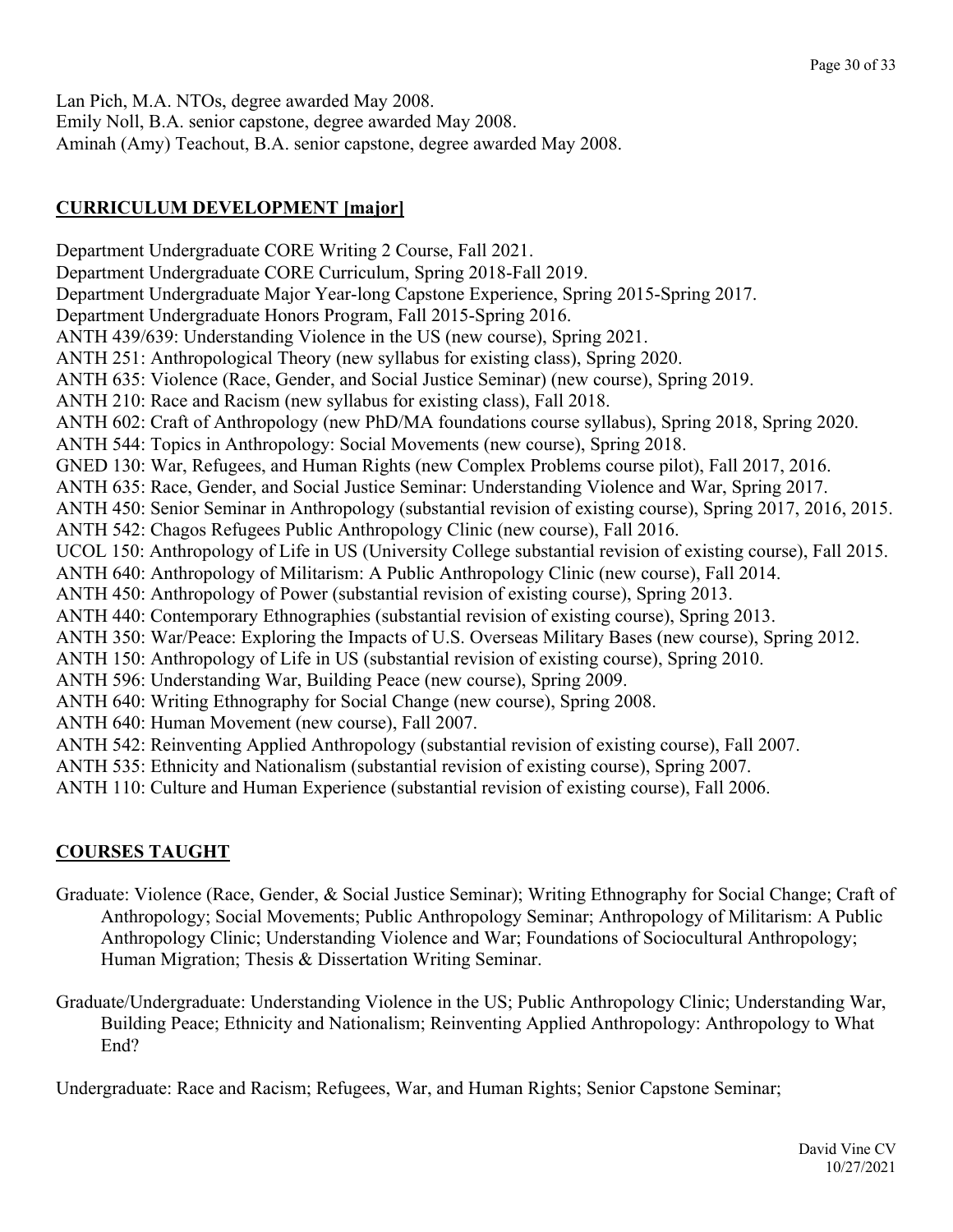Anthropological Theory; Anthropology of Life in the United States; Anthropology of Power; Contemporary Ethnographies; Culture & Human Experience: Anthropological Approaches to Today's Critical Issues.

- Summer Bridge Program: Refugees in Greece, Frederick Douglass Distinguished Scholars Program. Academic study and volunteering with refugees in Thessaloniki, Greece, July 2016.
- Alternative Winter Break: U.S. Military Bases in Okinawa. Studying the impacts of U.S. bases in Okinawa, Japan, December 2010.
- Independent Studies [selected]: Advanced Ethnographic Research Methods; Barriers to Veterans' Employment; Cities and Political Economy; Creating the Chagos Archive; Dalits in India; Economic Impact of U.S. Military Bases in Okinawa; Prison Industrial Complex.

## **GUEST LECTURES [selected]**

- 2021, 2020 Public Anthropology, American University [AU].
- 2021, 2017-19 Development, Displacement, & the Environment, University of California, Santa Barbara.
- 2021 Security, Culture, Power, Northeastern University.
- 2021 High school history, Beacon School.
- 2020, 2017 Gender in Ancient Greece, Wesleyan University.
- 2020 Nationalism, Identity, and Belonging, Kenyon College.
- 2019 Empire in Comparative Perspective, AU.
- 2019 Culture and Power, AU.
- 2017, 2016 History of U.S. Human Rights Policy, AU.
- 2017, 2016 Anthropological Research Methods, AU.
- 2017, 2012 UNROW Human Rights Impact Litigation Clinic, Washington College of Law, AU.
- 2016 Anthropology of the Indian Ocean, Vassar College.
- 2016 Anthropology of the Contemporary U.S., University of Wisconsin, Stout.
- 2016, 2014, 2010 Contemporary Ethnographies, AU.
- 2015, 2014 The American Military at Home and Abroad, Vassar College.
- 2015, 2013, 2012 Engaging Ethnography, University of South Florida.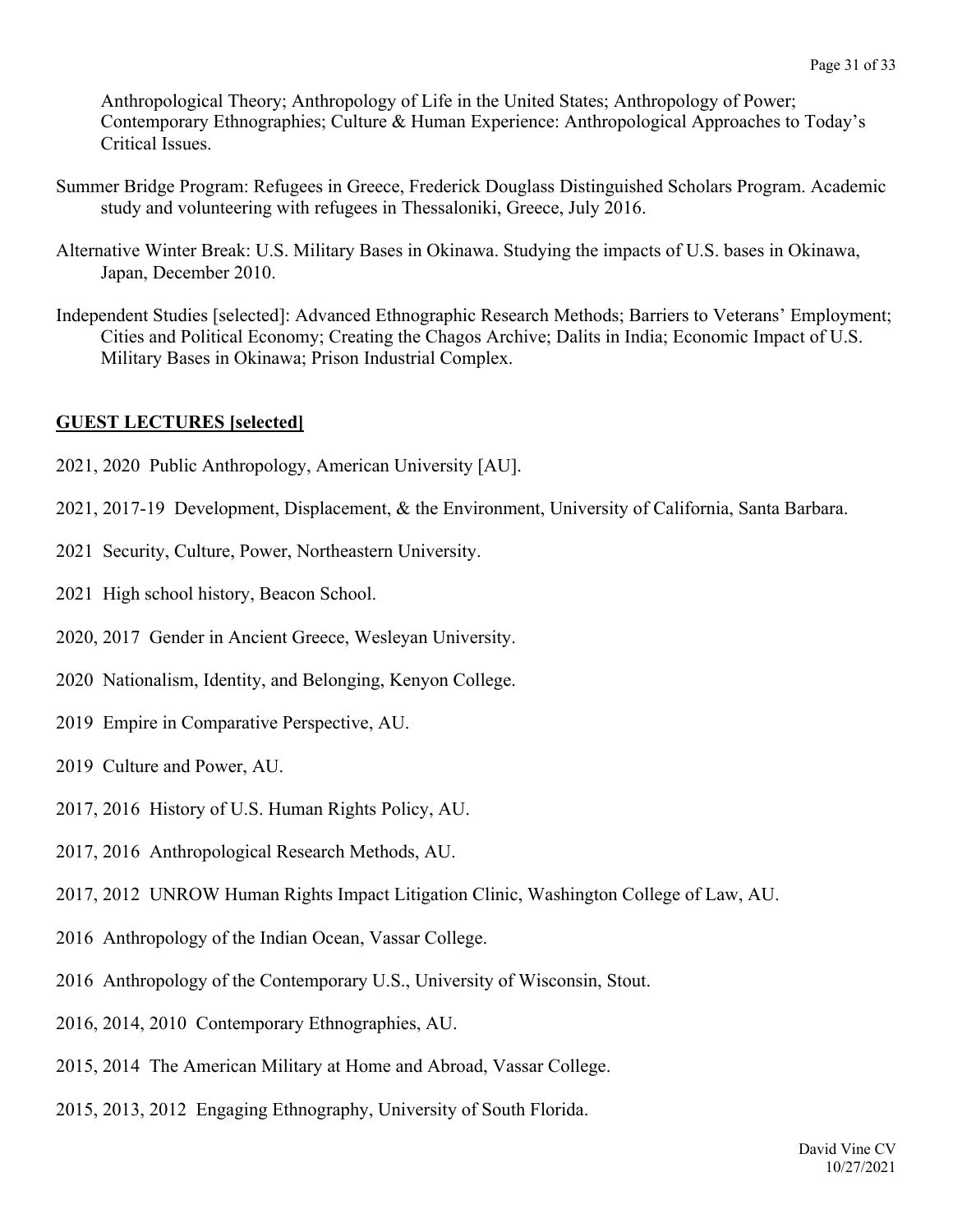- 2014 Culture, History, Power, Place: Central America, AU.
- 2013 Introduction to Cultural Anthropology, Towson University.
- 2012 Qualitative Research Methods in Peace and Conflict Resolution Studies, AU.
- 2012 Contemporary Anthropological Theory, AU.
- 2012, 2010 Anthropological Research Methods, AU.
- 2011 Ethnographic Research Methods. FLACSO Ecuador, Quito.
- 2011, 2009 Reinventing Applied Anthropology, AU.
- 2010 Anthropology and War, George Mason University.
- 2010, 2008 Introduction to Cultural Anthropology, Department of Anthropology, Georgetown University.
- 2010 Social Documentary, AU.
- 2010, 2008, 2006 Anthropology for the Public, Graduate Center, CUNY.
- 2010, 2009, 2008 Language and Culture, AU.
- 2009, 2003, 2002 Introduction to Linguistics, Marymount Manhattan College.
- 2009 Department of Political Science, University of Naples Federico II, Naples, Italy.
- 2009, 2008 Story of the Case: Trial Lawyers and Case Theory, Duke University Law School.
- 2008 Perspectives in Cultural Anthropology, AU.
- 2008 Sociology of the City, AU.
- 2007 Story of the Case: Trial Lawyers and Case Theory, American U. Washington College of Law.
- 2007 Global Sociology, AU.
- 2007 Anthropology of the United States, Temple University.
- 2007 Violence and Exclusion, AU.
- 2004 Department of Social Studies, University of Mauritius, Réduit, Mauritius.